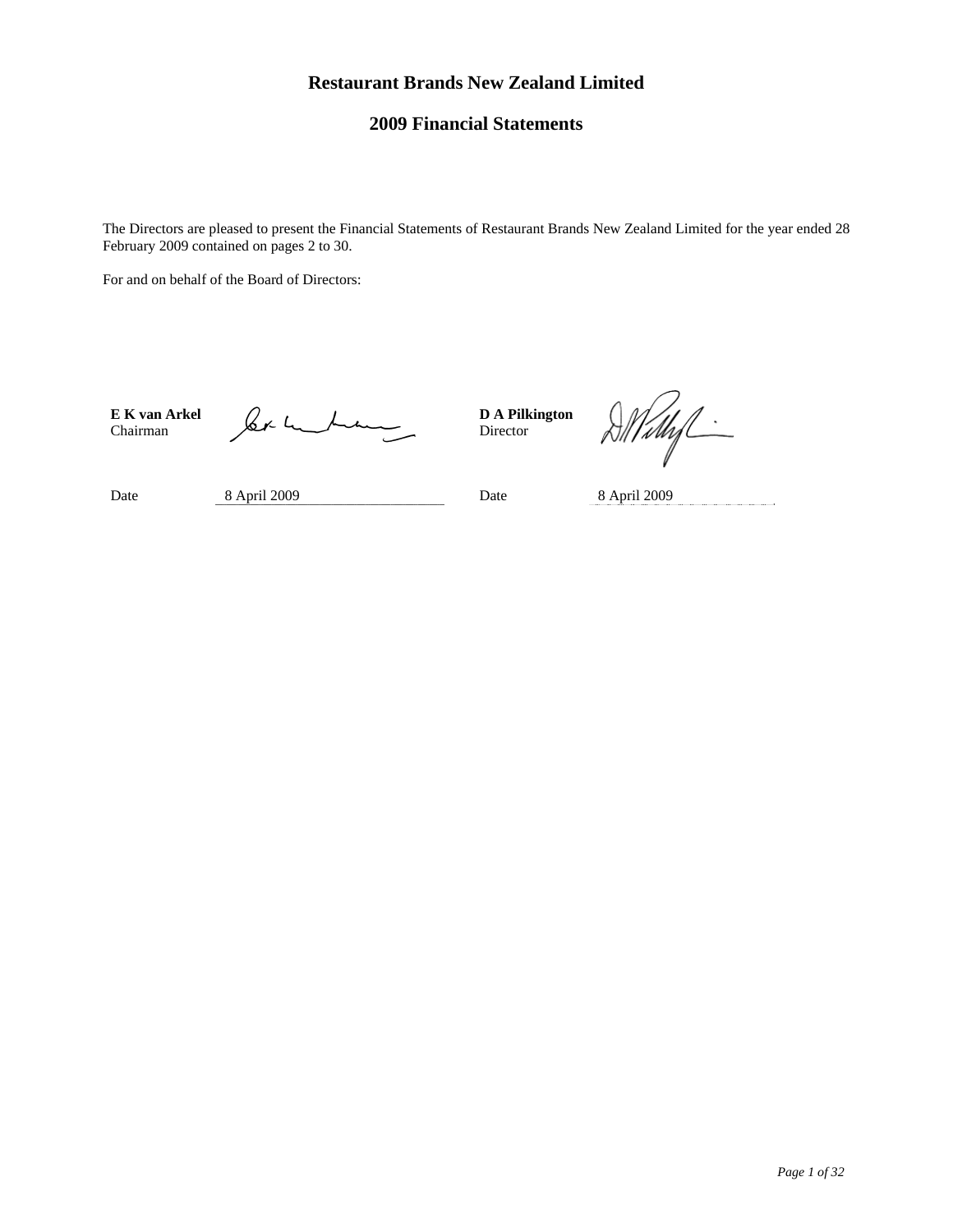# RESTAURANT BRANDS NEW ZEALAND LIMITED BALANCE SHEETS AS AT 28 FEBRUARY 2009

| Group<br>Group<br>Company<br>Company<br>2009<br>2009<br>2008<br>Note<br>2008<br>\$'000<br>\$'000<br>\$'000<br>\$'000<br><b>Non-current assets</b><br>Property, plant and equipment<br>10<br>71,794<br>78,104<br>Investments in subsidiaries<br>12<br>150,396<br>150,396<br>$\overline{a}$<br>Intangible assets<br>24,689<br>11<br>29,431<br>150,396<br><b>Total non-current assets</b><br>107,535<br>150,396<br>96,483<br><b>Current assets</b><br>2,098<br>Inventories<br>14<br>2,075<br>Other receivables<br>15, 26<br>569<br>40<br>1,689<br>Income tax receivable<br>764<br>Cash and cash equivalents<br>26<br>1,061<br>787<br>Assets classified as held for sale<br>7<br>22<br>4,574<br>4,491<br>40<br><b>Total current assets</b><br>101,057<br>150,436<br>150,396<br><b>Total assets</b><br>112,026<br><b>Equity</b><br>Share capital<br>16,18<br>25,622<br>25,622<br>25,622<br>25,622<br>205<br>79<br>16<br>148<br>92<br>Reserves<br>11,292<br>Retained earnings<br>16<br>9,350<br>(27, 455)<br>(24, 776)<br>(1,754)<br><b>Total equity</b><br>16<br>37,062<br>35,177<br>938<br><b>Non-current liabilities</b><br>22<br>4,091<br>Provisions and deferred income<br>5,593<br>Loans and finance leases<br>20, 26<br>34,414<br>42,871<br>34,260<br>42,498<br>Deferred tax liability<br>13<br>359<br>355<br>48,819<br><b>Total non-current liabilities</b><br>38,864<br>34,260<br>42,498<br><b>Current liabilities</b><br><b>Bank</b> overdraft<br>26<br>198<br>267<br>751<br>Income tax payable<br>285<br>Loans and finance leases<br>20, 26<br>513<br>Creditors and accruals<br>533<br>21, 26<br>22,121<br>24,721<br>22<br>Provisions and deferred income<br>1,617<br>1,509<br>28<br>117,732<br>Amounts payable to subsidiary companies<br>106,160<br>÷.<br>$\blacksquare$<br>Liabilities associated with assets classified as held for sale<br>357<br>1,287<br>7<br><b>Total current liabilities</b><br>25,131<br>28,030<br>117,930<br>106,960<br><b>Total liabilities</b><br>63,995<br>76,849<br>152,190<br>149,458<br>101,057<br>112,026<br><b>Total equity and liabilities</b><br>150,436<br>150,396 |  | Restated |  |
|---------------------------------------------------------------------------------------------------------------------------------------------------------------------------------------------------------------------------------------------------------------------------------------------------------------------------------------------------------------------------------------------------------------------------------------------------------------------------------------------------------------------------------------------------------------------------------------------------------------------------------------------------------------------------------------------------------------------------------------------------------------------------------------------------------------------------------------------------------------------------------------------------------------------------------------------------------------------------------------------------------------------------------------------------------------------------------------------------------------------------------------------------------------------------------------------------------------------------------------------------------------------------------------------------------------------------------------------------------------------------------------------------------------------------------------------------------------------------------------------------------------------------------------------------------------------------------------------------------------------------------------------------------------------------------------------------------------------------------------------------------------------------------------------------------------------------------------------------------------------------------------------------------------------------------------------------------------------------------------------------------------------------------------------------------------------------------------------------------------|--|----------|--|
|                                                                                                                                                                                                                                                                                                                                                                                                                                                                                                                                                                                                                                                                                                                                                                                                                                                                                                                                                                                                                                                                                                                                                                                                                                                                                                                                                                                                                                                                                                                                                                                                                                                                                                                                                                                                                                                                                                                                                                                                                                                                                                               |  |          |  |
|                                                                                                                                                                                                                                                                                                                                                                                                                                                                                                                                                                                                                                                                                                                                                                                                                                                                                                                                                                                                                                                                                                                                                                                                                                                                                                                                                                                                                                                                                                                                                                                                                                                                                                                                                                                                                                                                                                                                                                                                                                                                                                               |  |          |  |
|                                                                                                                                                                                                                                                                                                                                                                                                                                                                                                                                                                                                                                                                                                                                                                                                                                                                                                                                                                                                                                                                                                                                                                                                                                                                                                                                                                                                                                                                                                                                                                                                                                                                                                                                                                                                                                                                                                                                                                                                                                                                                                               |  |          |  |
|                                                                                                                                                                                                                                                                                                                                                                                                                                                                                                                                                                                                                                                                                                                                                                                                                                                                                                                                                                                                                                                                                                                                                                                                                                                                                                                                                                                                                                                                                                                                                                                                                                                                                                                                                                                                                                                                                                                                                                                                                                                                                                               |  |          |  |
|                                                                                                                                                                                                                                                                                                                                                                                                                                                                                                                                                                                                                                                                                                                                                                                                                                                                                                                                                                                                                                                                                                                                                                                                                                                                                                                                                                                                                                                                                                                                                                                                                                                                                                                                                                                                                                                                                                                                                                                                                                                                                                               |  |          |  |
|                                                                                                                                                                                                                                                                                                                                                                                                                                                                                                                                                                                                                                                                                                                                                                                                                                                                                                                                                                                                                                                                                                                                                                                                                                                                                                                                                                                                                                                                                                                                                                                                                                                                                                                                                                                                                                                                                                                                                                                                                                                                                                               |  |          |  |
|                                                                                                                                                                                                                                                                                                                                                                                                                                                                                                                                                                                                                                                                                                                                                                                                                                                                                                                                                                                                                                                                                                                                                                                                                                                                                                                                                                                                                                                                                                                                                                                                                                                                                                                                                                                                                                                                                                                                                                                                                                                                                                               |  |          |  |
|                                                                                                                                                                                                                                                                                                                                                                                                                                                                                                                                                                                                                                                                                                                                                                                                                                                                                                                                                                                                                                                                                                                                                                                                                                                                                                                                                                                                                                                                                                                                                                                                                                                                                                                                                                                                                                                                                                                                                                                                                                                                                                               |  |          |  |
|                                                                                                                                                                                                                                                                                                                                                                                                                                                                                                                                                                                                                                                                                                                                                                                                                                                                                                                                                                                                                                                                                                                                                                                                                                                                                                                                                                                                                                                                                                                                                                                                                                                                                                                                                                                                                                                                                                                                                                                                                                                                                                               |  |          |  |
|                                                                                                                                                                                                                                                                                                                                                                                                                                                                                                                                                                                                                                                                                                                                                                                                                                                                                                                                                                                                                                                                                                                                                                                                                                                                                                                                                                                                                                                                                                                                                                                                                                                                                                                                                                                                                                                                                                                                                                                                                                                                                                               |  |          |  |
|                                                                                                                                                                                                                                                                                                                                                                                                                                                                                                                                                                                                                                                                                                                                                                                                                                                                                                                                                                                                                                                                                                                                                                                                                                                                                                                                                                                                                                                                                                                                                                                                                                                                                                                                                                                                                                                                                                                                                                                                                                                                                                               |  |          |  |
|                                                                                                                                                                                                                                                                                                                                                                                                                                                                                                                                                                                                                                                                                                                                                                                                                                                                                                                                                                                                                                                                                                                                                                                                                                                                                                                                                                                                                                                                                                                                                                                                                                                                                                                                                                                                                                                                                                                                                                                                                                                                                                               |  |          |  |
|                                                                                                                                                                                                                                                                                                                                                                                                                                                                                                                                                                                                                                                                                                                                                                                                                                                                                                                                                                                                                                                                                                                                                                                                                                                                                                                                                                                                                                                                                                                                                                                                                                                                                                                                                                                                                                                                                                                                                                                                                                                                                                               |  |          |  |
|                                                                                                                                                                                                                                                                                                                                                                                                                                                                                                                                                                                                                                                                                                                                                                                                                                                                                                                                                                                                                                                                                                                                                                                                                                                                                                                                                                                                                                                                                                                                                                                                                                                                                                                                                                                                                                                                                                                                                                                                                                                                                                               |  |          |  |
|                                                                                                                                                                                                                                                                                                                                                                                                                                                                                                                                                                                                                                                                                                                                                                                                                                                                                                                                                                                                                                                                                                                                                                                                                                                                                                                                                                                                                                                                                                                                                                                                                                                                                                                                                                                                                                                                                                                                                                                                                                                                                                               |  |          |  |
|                                                                                                                                                                                                                                                                                                                                                                                                                                                                                                                                                                                                                                                                                                                                                                                                                                                                                                                                                                                                                                                                                                                                                                                                                                                                                                                                                                                                                                                                                                                                                                                                                                                                                                                                                                                                                                                                                                                                                                                                                                                                                                               |  |          |  |
|                                                                                                                                                                                                                                                                                                                                                                                                                                                                                                                                                                                                                                                                                                                                                                                                                                                                                                                                                                                                                                                                                                                                                                                                                                                                                                                                                                                                                                                                                                                                                                                                                                                                                                                                                                                                                                                                                                                                                                                                                                                                                                               |  |          |  |
|                                                                                                                                                                                                                                                                                                                                                                                                                                                                                                                                                                                                                                                                                                                                                                                                                                                                                                                                                                                                                                                                                                                                                                                                                                                                                                                                                                                                                                                                                                                                                                                                                                                                                                                                                                                                                                                                                                                                                                                                                                                                                                               |  |          |  |
|                                                                                                                                                                                                                                                                                                                                                                                                                                                                                                                                                                                                                                                                                                                                                                                                                                                                                                                                                                                                                                                                                                                                                                                                                                                                                                                                                                                                                                                                                                                                                                                                                                                                                                                                                                                                                                                                                                                                                                                                                                                                                                               |  |          |  |
|                                                                                                                                                                                                                                                                                                                                                                                                                                                                                                                                                                                                                                                                                                                                                                                                                                                                                                                                                                                                                                                                                                                                                                                                                                                                                                                                                                                                                                                                                                                                                                                                                                                                                                                                                                                                                                                                                                                                                                                                                                                                                                               |  |          |  |
|                                                                                                                                                                                                                                                                                                                                                                                                                                                                                                                                                                                                                                                                                                                                                                                                                                                                                                                                                                                                                                                                                                                                                                                                                                                                                                                                                                                                                                                                                                                                                                                                                                                                                                                                                                                                                                                                                                                                                                                                                                                                                                               |  |          |  |
|                                                                                                                                                                                                                                                                                                                                                                                                                                                                                                                                                                                                                                                                                                                                                                                                                                                                                                                                                                                                                                                                                                                                                                                                                                                                                                                                                                                                                                                                                                                                                                                                                                                                                                                                                                                                                                                                                                                                                                                                                                                                                                               |  |          |  |
|                                                                                                                                                                                                                                                                                                                                                                                                                                                                                                                                                                                                                                                                                                                                                                                                                                                                                                                                                                                                                                                                                                                                                                                                                                                                                                                                                                                                                                                                                                                                                                                                                                                                                                                                                                                                                                                                                                                                                                                                                                                                                                               |  |          |  |
|                                                                                                                                                                                                                                                                                                                                                                                                                                                                                                                                                                                                                                                                                                                                                                                                                                                                                                                                                                                                                                                                                                                                                                                                                                                                                                                                                                                                                                                                                                                                                                                                                                                                                                                                                                                                                                                                                                                                                                                                                                                                                                               |  |          |  |
|                                                                                                                                                                                                                                                                                                                                                                                                                                                                                                                                                                                                                                                                                                                                                                                                                                                                                                                                                                                                                                                                                                                                                                                                                                                                                                                                                                                                                                                                                                                                                                                                                                                                                                                                                                                                                                                                                                                                                                                                                                                                                                               |  |          |  |
|                                                                                                                                                                                                                                                                                                                                                                                                                                                                                                                                                                                                                                                                                                                                                                                                                                                                                                                                                                                                                                                                                                                                                                                                                                                                                                                                                                                                                                                                                                                                                                                                                                                                                                                                                                                                                                                                                                                                                                                                                                                                                                               |  |          |  |
|                                                                                                                                                                                                                                                                                                                                                                                                                                                                                                                                                                                                                                                                                                                                                                                                                                                                                                                                                                                                                                                                                                                                                                                                                                                                                                                                                                                                                                                                                                                                                                                                                                                                                                                                                                                                                                                                                                                                                                                                                                                                                                               |  |          |  |
|                                                                                                                                                                                                                                                                                                                                                                                                                                                                                                                                                                                                                                                                                                                                                                                                                                                                                                                                                                                                                                                                                                                                                                                                                                                                                                                                                                                                                                                                                                                                                                                                                                                                                                                                                                                                                                                                                                                                                                                                                                                                                                               |  |          |  |
|                                                                                                                                                                                                                                                                                                                                                                                                                                                                                                                                                                                                                                                                                                                                                                                                                                                                                                                                                                                                                                                                                                                                                                                                                                                                                                                                                                                                                                                                                                                                                                                                                                                                                                                                                                                                                                                                                                                                                                                                                                                                                                               |  |          |  |
|                                                                                                                                                                                                                                                                                                                                                                                                                                                                                                                                                                                                                                                                                                                                                                                                                                                                                                                                                                                                                                                                                                                                                                                                                                                                                                                                                                                                                                                                                                                                                                                                                                                                                                                                                                                                                                                                                                                                                                                                                                                                                                               |  |          |  |
|                                                                                                                                                                                                                                                                                                                                                                                                                                                                                                                                                                                                                                                                                                                                                                                                                                                                                                                                                                                                                                                                                                                                                                                                                                                                                                                                                                                                                                                                                                                                                                                                                                                                                                                                                                                                                                                                                                                                                                                                                                                                                                               |  |          |  |
|                                                                                                                                                                                                                                                                                                                                                                                                                                                                                                                                                                                                                                                                                                                                                                                                                                                                                                                                                                                                                                                                                                                                                                                                                                                                                                                                                                                                                                                                                                                                                                                                                                                                                                                                                                                                                                                                                                                                                                                                                                                                                                               |  |          |  |
|                                                                                                                                                                                                                                                                                                                                                                                                                                                                                                                                                                                                                                                                                                                                                                                                                                                                                                                                                                                                                                                                                                                                                                                                                                                                                                                                                                                                                                                                                                                                                                                                                                                                                                                                                                                                                                                                                                                                                                                                                                                                                                               |  |          |  |
|                                                                                                                                                                                                                                                                                                                                                                                                                                                                                                                                                                                                                                                                                                                                                                                                                                                                                                                                                                                                                                                                                                                                                                                                                                                                                                                                                                                                                                                                                                                                                                                                                                                                                                                                                                                                                                                                                                                                                                                                                                                                                                               |  |          |  |
|                                                                                                                                                                                                                                                                                                                                                                                                                                                                                                                                                                                                                                                                                                                                                                                                                                                                                                                                                                                                                                                                                                                                                                                                                                                                                                                                                                                                                                                                                                                                                                                                                                                                                                                                                                                                                                                                                                                                                                                                                                                                                                               |  |          |  |
|                                                                                                                                                                                                                                                                                                                                                                                                                                                                                                                                                                                                                                                                                                                                                                                                                                                                                                                                                                                                                                                                                                                                                                                                                                                                                                                                                                                                                                                                                                                                                                                                                                                                                                                                                                                                                                                                                                                                                                                                                                                                                                               |  |          |  |
|                                                                                                                                                                                                                                                                                                                                                                                                                                                                                                                                                                                                                                                                                                                                                                                                                                                                                                                                                                                                                                                                                                                                                                                                                                                                                                                                                                                                                                                                                                                                                                                                                                                                                                                                                                                                                                                                                                                                                                                                                                                                                                               |  |          |  |

The accompanying accounting policies and notes form an integral part of the financial statements.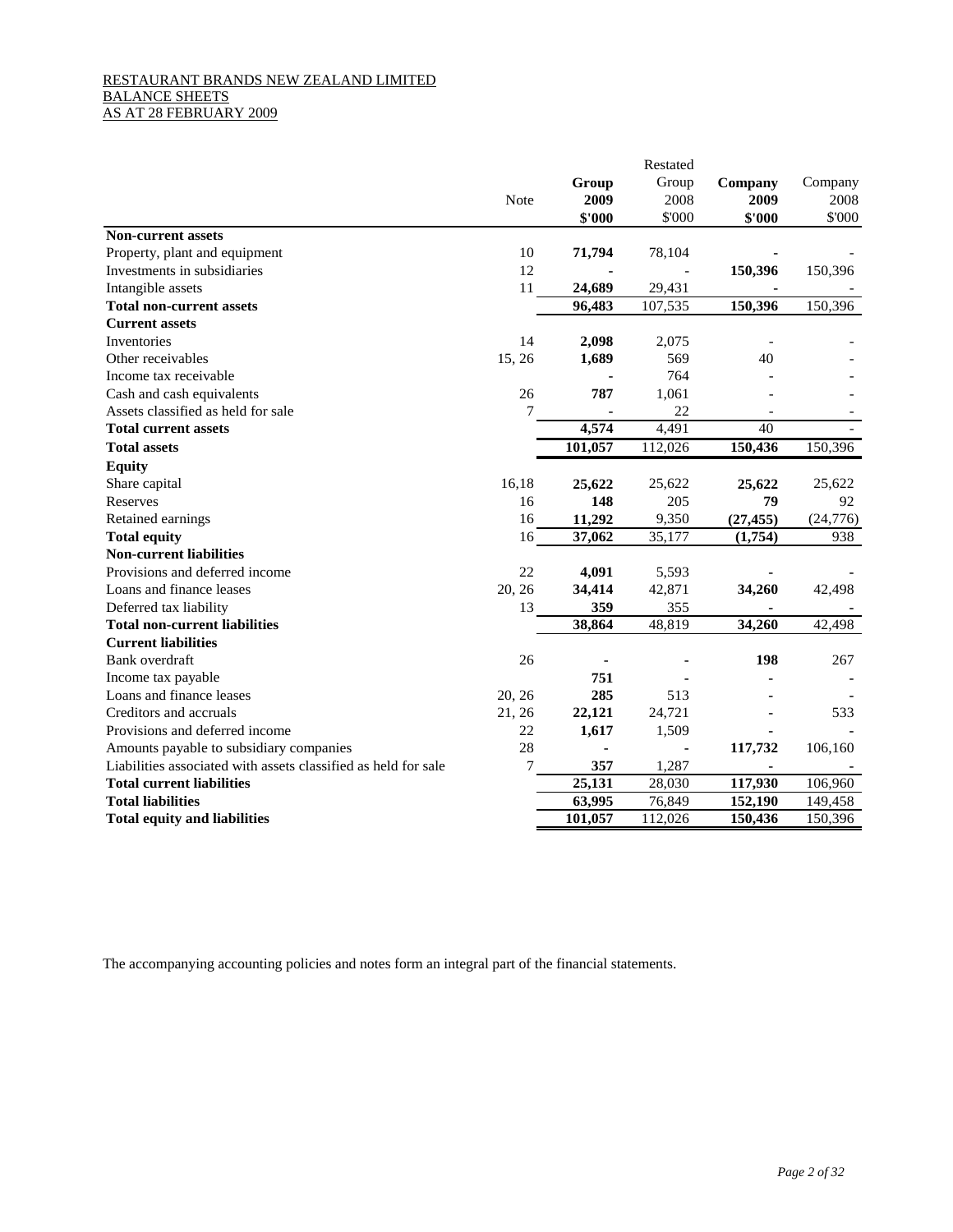# RESTAURANT BRANDS NEW ZEALAND LIMITED INCOME STATEMENTS FOR THE YEAR ENDED 28 FEBRUARY 2009

|                                                               |       |            | Restated   |         |         |
|---------------------------------------------------------------|-------|------------|------------|---------|---------|
|                                                               |       | Group      | Group      | Company | Company |
|                                                               | Note  | 2009       | 2008       | 2009    | 2008    |
|                                                               |       | \$'000     | \$'000     | \$'000  | \$'000  |
| <b>Continuing operations</b>                                  |       |            |            |         |         |
| Store sales revenue                                           | 5     | 309,106    | 303,547    |         |         |
| Other revenue                                                 | 5     | 472        | 447        | 6,313   | 5,827   |
| <b>Total operating revenue</b>                                |       | 309,578    | 303,994    | 6,313   | 5,827   |
| Cost of goods sold                                            |       | (256, 879) | (248, 579) |         |         |
| Gross profit                                                  |       | 52,699     | 55,415     | 6,313   | 5,827   |
| Distribution expenses                                         |       | (4,221)    | (4,922)    |         |         |
| Marketing expenses                                            |       | (17, 438)  | (19, 334)  |         |         |
| General and administrative expenses                           |       | (10,572)   | (10,962)   |         |         |
| <b>Results (EBIT) before non trading</b>                      |       | 20,468     | 20,197     | 6,313   | 5,827   |
| Non-trading                                                   | 8     | (4,974)    | (3,404)    |         |         |
| Earnings before interest and taxation (EBIT)                  |       | 15,494     | 16,793     | 6,313   | 5,827   |
| Interest revenue                                              |       | 21         | 84         |         |         |
| Interest expense                                              |       | (3,943)    | (5,037)    | (3,874) | (4,924) |
| Net financing expenses                                        | 8     | (3,922)    | (4,953)    | (3,874) | (4,924) |
| <b>Profit before taxation</b>                                 |       | 11,572     | 11,840     | 2,439   | 903     |
| Taxation expense                                              | 9     | (3,317)    | (3,029)    | 1,195   | 1,625   |
| Net profit after taxation from continuing operations          |       | 8,255      | 8,811      | 3,634   | 2,528   |
| <b>Discontinued operations</b>                                |       |            |            |         |         |
| Loss from discontinued operations (net of taxation)           | 6     |            | (456)      |         |         |
| Total net profit after taxation attributable to shareholders  | 5     | 8,255      | 8,355      | 3,634   | 2,528   |
| Basic earnings per share from continuing operations (cents)   | 19    | 8.50       | 9.07       | 3.74    | 2.60    |
| Basic earnings per share from discontinued operations (cents) | 6, 19 |            | (0.47)     |         |         |
| Basic earnings per share from total operations (cents)        | 19    | 8.50       | 8.60       | 3.74    | 2.60    |

There was no difference between basic and diluted earnings per share (refer to Note 19).

# RESTAURANT BRANDS NEW ZEALAND LIMITED STATEMENTS OF RECOGNISED INCOME AND EXPENSES FOR THE YEAR ENDED 28 FEBRUARY 2009

|                                                   |      | Group  | Group  | Company | Company |
|---------------------------------------------------|------|--------|--------|---------|---------|
|                                                   | Note | 2009   | 2008   | 2009    | 2008    |
|                                                   |      | \$'000 | \$'000 | \$'000  | \$'000  |
| <b>Profit after taxation</b>                      |      | 8.255  | 8.355  | 3.634   | 2,528   |
| Movements in foreign currency translation reserve | 16   | (44)   |        |         | -       |
| Total recognised revenues and expenses            |      | 8.211  | 8.366  | 3.634   | 2,528   |

The accompanying accounting policies and notes form an integral part of the financial statements.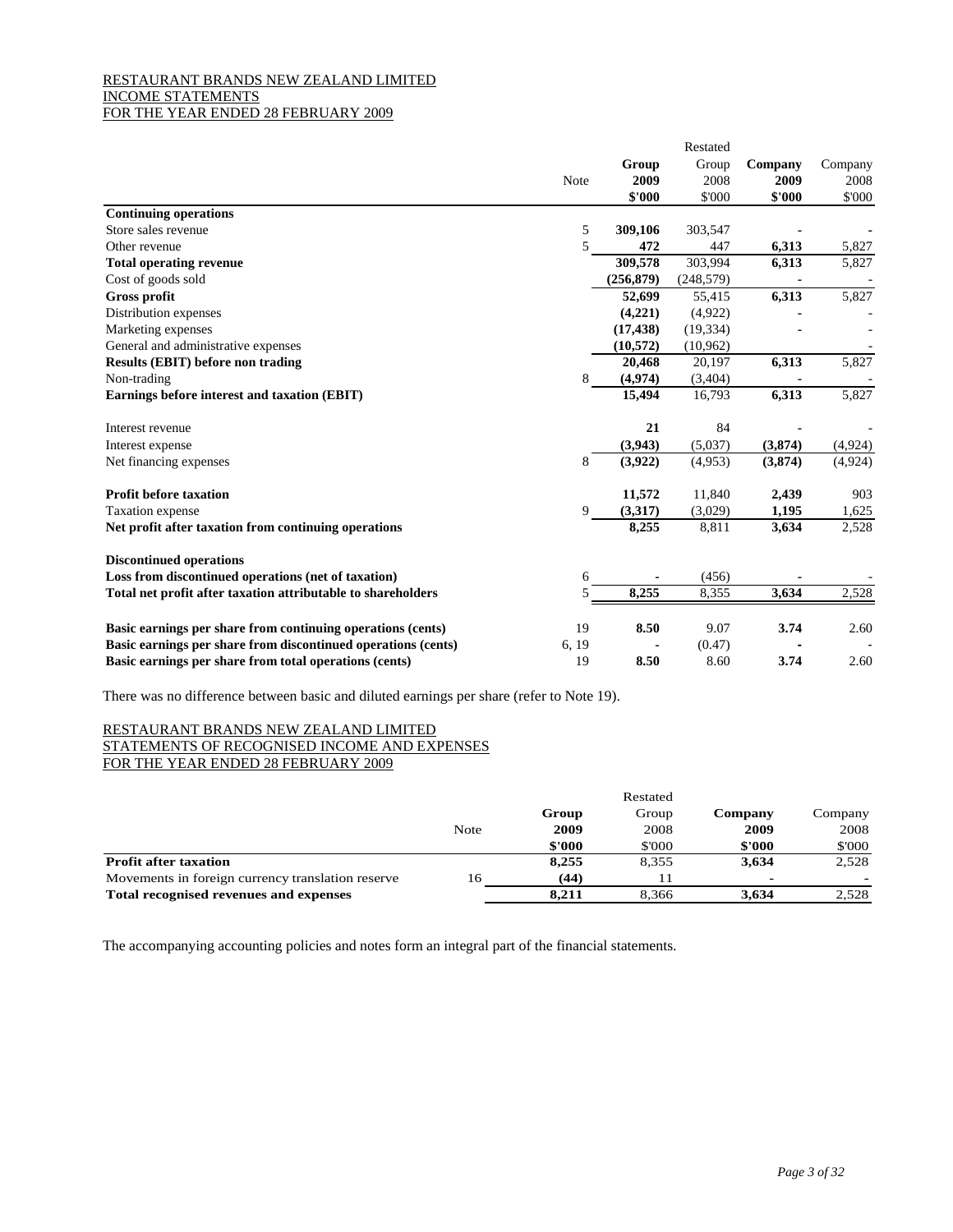# RESTAURANT BRANDS NEW ZEALAND LIMITED STATEMENTS OF CASH FLOWS

|  |  |  | FOR THE YEAR ENDED 28 FEBRUARY 2009 |
|--|--|--|-------------------------------------|
|--|--|--|-------------------------------------|

|                                                         |      | Group                    | Group                    | Company  | Company  |
|---------------------------------------------------------|------|--------------------------|--------------------------|----------|----------|
|                                                         | Note | 2009                     | 2008                     | 2009     | 2008     |
|                                                         |      | \$'000                   | \$'000                   | \$'000   | \$'000   |
| <b>Cash flows from operating activities</b>             |      |                          |                          |          |          |
| Cash was provided by / (applied to):                    |      |                          |                          |          |          |
| Receipts from customers                                 |      | 310,783                  | 311,158                  |          |          |
| Payments to suppliers and employees                     |      | (281, 552)               | (275, 716)               |          |          |
| Dividends received                                      |      | $\sim$                   | $\overline{\phantom{a}}$ | 6,313    | 5,827    |
| Interest paid                                           |      | (4,515)                  | (4,871)                  | (4, 446) | (4,703)  |
| Interest received                                       |      | 21                       | 84                       |          |          |
| (Payment) / receipt of income tax                       |      | (1, 408)                 | 667                      | 1,670    | 2,063    |
| Net cash from operating activities                      | 25   | 23,329                   | 31,322                   | 3,537    | 3,187    |
| <b>Cash flows from investing activities</b>             |      |                          |                          |          |          |
| Cash was provided by / (applied to):                    |      |                          |                          |          |          |
| Payment of intangibles                                  | 11   | (378)                    | (3,481)                  |          |          |
| Purchase of property, plant and equipment               |      | (7,762)                  | (14, 755)                |          |          |
| Proceeds from disposal of property, plant and equipment |      | 40                       | 26                       |          |          |
| Sale of discontinued operations                         | 6    | (16)                     | (311)                    |          |          |
| Advances from subsidiary company                        |      | $\overline{\phantom{a}}$ | ÷,                       | 11,572   | 9,867    |
| Net cash (used in) / from investing activities          |      | (8, 116)                 | (18, 521)                | 11,572   | 9,867    |
| <b>Cash flows from financing activities</b>             |      |                          |                          |          |          |
| Cash was (applied to):                                  |      |                          |                          |          |          |
| Decrease in loans                                       | 20   | (8, 288)                 | (6,188)                  | (8,238)  | (6,082)  |
| Decrease in finance leases                              | 20   | (397)                    | (394)                    |          |          |
| Dividends paid to shareholders                          | 17   | (6,313)                  | (5,827)                  | (6,313)  | (5,827)  |
| Supplementary dividends paid                            |      | (489)                    | (431)                    | (489)    | (431)    |
| Net cash (used in) financing activities                 |      | (15, 487)                | (12, 840)                | (15,040) | (12,340) |
| Net (decrease) / increase in cash and cash equivalents  |      | (274)                    | (39)                     | 69       | 714      |
| Reconciliation of cash and cash equivalents             |      |                          |                          |          |          |
| Cash and cash equivalents at the beginning of the year: |      | 1,061                    | 1,100                    | (267)    | (981)    |
| Cash and cash equivalents at the end of the year:       |      |                          |                          |          |          |
| Cash on hand                                            |      | 324                      | 340                      |          |          |
| Cash at bank                                            |      | 463                      | 721                      | (198)    | (267)    |
|                                                         | 26   | 787                      | 1,061                    | (198)    | (267)    |

The accompanying accounting policies and notes form an integral part of the financial statements.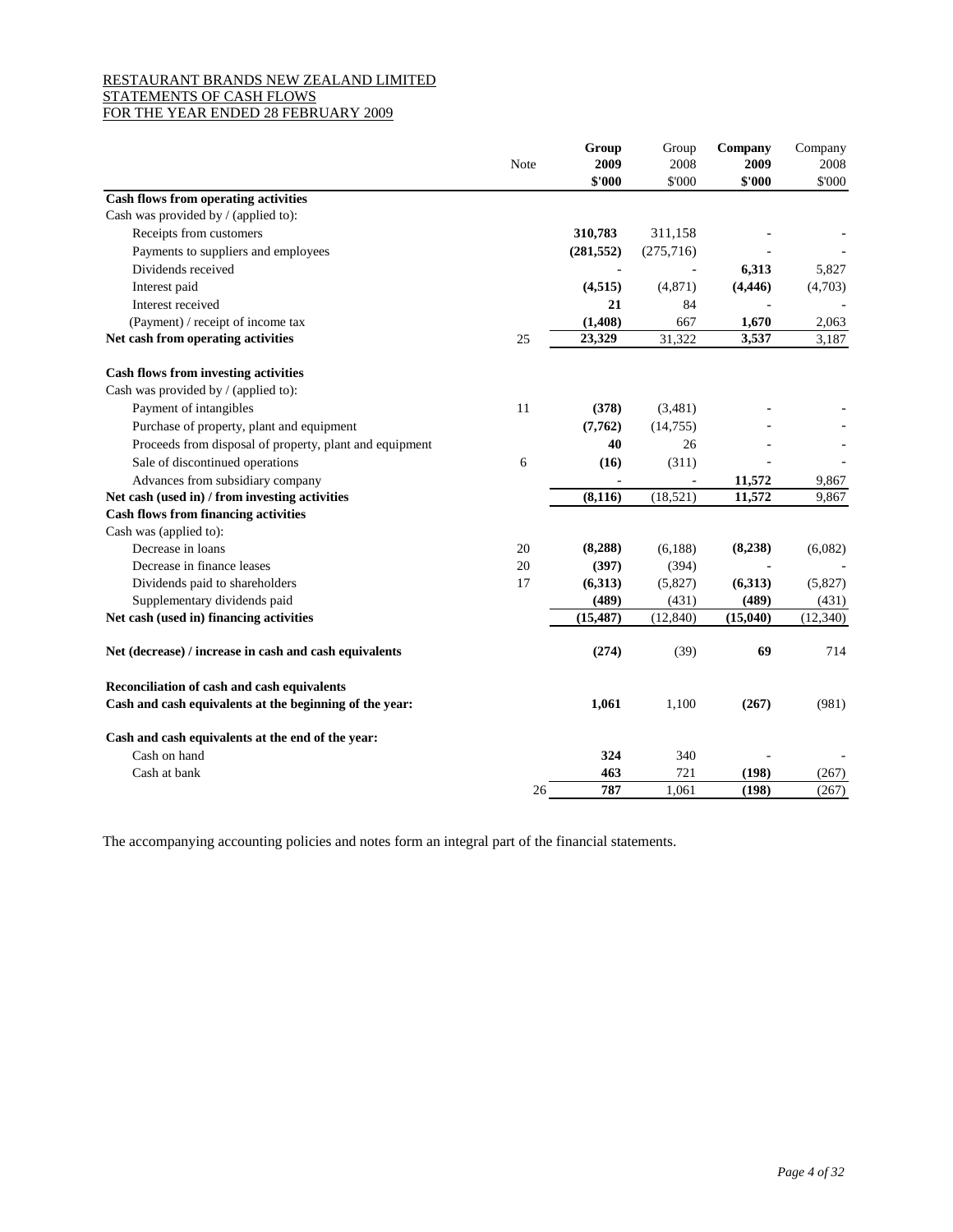# **1. Reporting entity**

Restaurant Brands New Zealand Limited, a limited liability company incorporated and domiciled in New Zealand, is registered under the Companies Act 1993 and is listed on the New Zealand Stock Exchange ("NZX"). The company is an issuer in terms of the Financial Reporting Act 1993. The consolidated financial statements presented are those for Restaurant Brands New Zealand Limited (the Company) and the Restaurant Brands Group (the Group). The Group consists of the Company and its subsidiaries.

The address of its registered office is Level 3, Westpac Building, Central Park, 666 Great South Road, Penrose, Auckland.

The Company and its subsidiaries (together the Group) operate quick service and takeaway restaurant concepts.

# **2. Basis of preparation**

The consolidated financial statements have been prepared on the historical cost basis, except for financial derivatives which are stated at their fair value and are discussed further below.

The consolidated financial statements comply with the Financial Reporting Act 1993 and comprise statements of the following: income statements, statements of recognised income and expenses, balance sheets, cash flows, significant accounting policies, as well as the notes to these statements.

Items included in the financial statements of each of the Group's entities are measured using the currency of the primary economic environment in which the entity operates ('the functional currency'). The consolidated financial statements are presented in New Zealand dollars, which is the Company's functional and the Group's presentation currency. The financial information has been rounded to the nearest thousand.

The Group divides its financial year into thirteen 4-week periods. The 2009 full year results are for 53 weeks. Because the Group normally uses a 52 week (364 day) year, a "leap year" of 53 weeks is occasionally required.

The financial statements have been prepared in accordance with New Zealand Generally Accepted Accounting Practice ("NZ GAAP"). They comply with New Zealand equivalents to International Financial Reporting Standards ("NZ IFRS"), and other applicable Financial Reporting Standards, as appropriate for profit-oriented entities. The financial statements also comply with International Financial Reporting Standards ("IFRS"). The financial statements were approved by the Board of Directors on 8 April 2009. The Board of Directors do not have the power to amend the financial statements after issue.

# **2.1 Changes in accounting policy**

The accounting policies adopted are consistent with those of the previous financial year except as outlined below.

The Group has early adopted the amendment to NZ IAS 38 Intangible Assets in accordance with the transitional provisions in that standard. The amendment requires that expenditure on advertising and promotional activities is recognised as an expense when the Group has the right to access the goods or has received the service. The Group incurs expenditure relating to the production of television commercials and has historically recognised the expense at the time the television commercial is aired to its customers or potential customers.

The Group has amended its accounting policy and has applied the changes retrospectively. The prior year financial information has therefore been restated.

Refer to Note 30 for the impact of the change in accounting policy.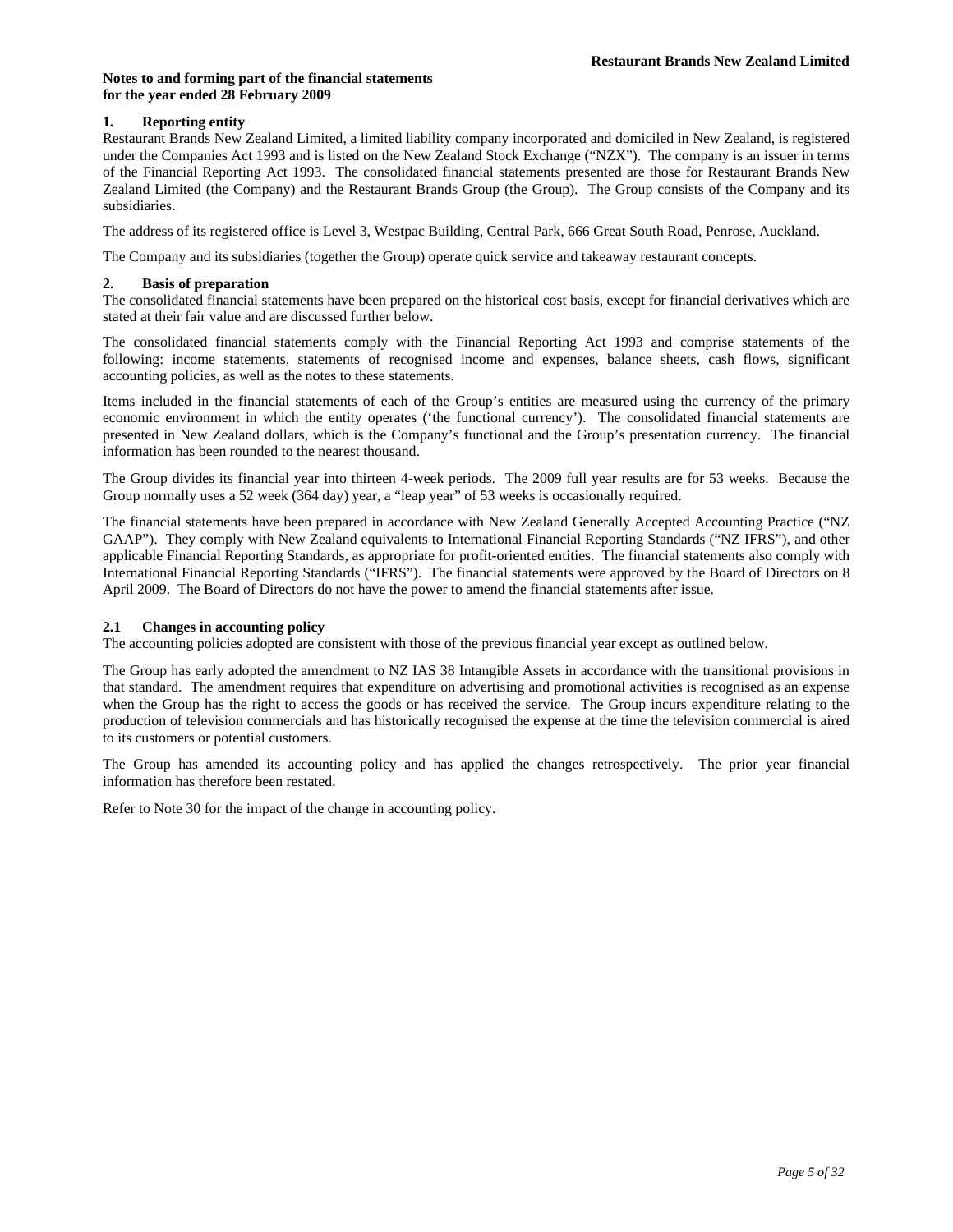# **2.2 Summary of significant accounting policies**

# **(a) Basis of consolidation**

Subsidiaries are entities controlled by the Group. Control exists when the Group has the power to govern the financial and operating policies of an entity so as to obtain benefits from its activities. In assessing control, potential voting rights that presently are exercisable are taken into account. The financial statements of subsidiaries are included in the consolidated financial statements from the date that control commences until the date that control ceases.

The purchase method of accounting is used to account for the acquisition of subsidiaries by the Group. The cost of an acquisition is measured as the fair value of the assets given, equity instruments issued and liabilities incurred or assumed at the date of exchange, plus costs directly attributable to the acquisition. Identifiable assets acquired and liabilities and contingent liabilities assumed in a business combination are measured initially at their fair values at the acquisition date, irrespective of the extent of any minority interest. The excess of the cost of acquisition over the fair value of the Group's share of the identifiable net assets acquired is recorded as goodwill. If the cost of acquisition is less than the fair value of the net assets of the subsidiary acquired, the difference is recognised directly in the income statement.

Intra group balances and profits resulting from intra group transactions are eliminated in preparing the consolidated financial statements.

## **(b) Foreign currency translation**

Foreign currency transactions are translated into the functional currency using the exchange rates prevailing at the dates of the transactions or valuation where items are remeasured. Foreign exchange gains and losses resulting from the settlement of such transactions and from the translation at year end exchange rates of monetary assets and liabilities denominated in foreign currencies are recognised in the income statement, except when deferred in equity as qualifying cash flow hedges and qualifying net investment hedges.

The assets and liabilities of foreign operations, including goodwill and fair value adjustments arising on acquisition, are translated to New Zealand dollars at exchange rates at the reporting date. The income and expenses of foreign operations are translated to New Zealand dollars at exchange rates at the dates of the transactions.

Exchange differences arising from the translation of the net investment in foreign operations are recognised in the foreign currency translation reserve and are released to the income statement upon disposal.

# **(c) Financial instruments**

### *Non-derivative financial instruments*

Non-derivative financial instruments comprise trade and other receivables, which are initially recognised at fair value plus transaction costs and subsequently measured at amortised cost, cash and cash equivalents, loans and borrowings (initially recognised at fair value plus transaction costs and subsequently measured at amortised cost), and trade and other payables which are stated at fair value.

Non-derivative financial instruments are recognised initially at fair value plus any directly attributable transaction costs.

A financial instrument is recognised when the Group becomes a party to the contractual provisions of the instrument. Financial assets are derecognised when the Group's contractual rights to the cash flows from the financial assets expire or when the Group transfers the financial asset to another party without retaining control or substantially all risks and rewards of the asset. Regular way purchases and sales of financial assets are accounted for at trade date, i.e. the date that the Group commits itself to purchase or sell the asset. Financial liabilities are derecognised when the Group's obligations specified in the contract expire or are discharged or cancelled.

### *Derivative financial instruments*

The Group has various derivative financial instruments to manage the exposures that arise due to movements in foreign currency exchange rates and interest rates arising from operational, financing and investment activities. The Group does not hold derivative financial instruments for trading purposes. However, derivatives that do not qualify for hedge accounting are accounted for at fair value through the profit or loss. Embedded derivatives are separated from the host contract and accounted for separately if the economic characteristics and risks of the host contract and the embedded derivative are not closely related. A separate instrument with the same terms as the embedded derivative would meet the definition of a derivative, and the combined instrument is not measured at fair value through profit or loss.

Derivatives are recognised initially at fair value, attributable transaction costs are recognised in profit or loss when incurred. Subsequent to initial recognition, derivatives are measured at fair value, and changes therein are accounted for as described below.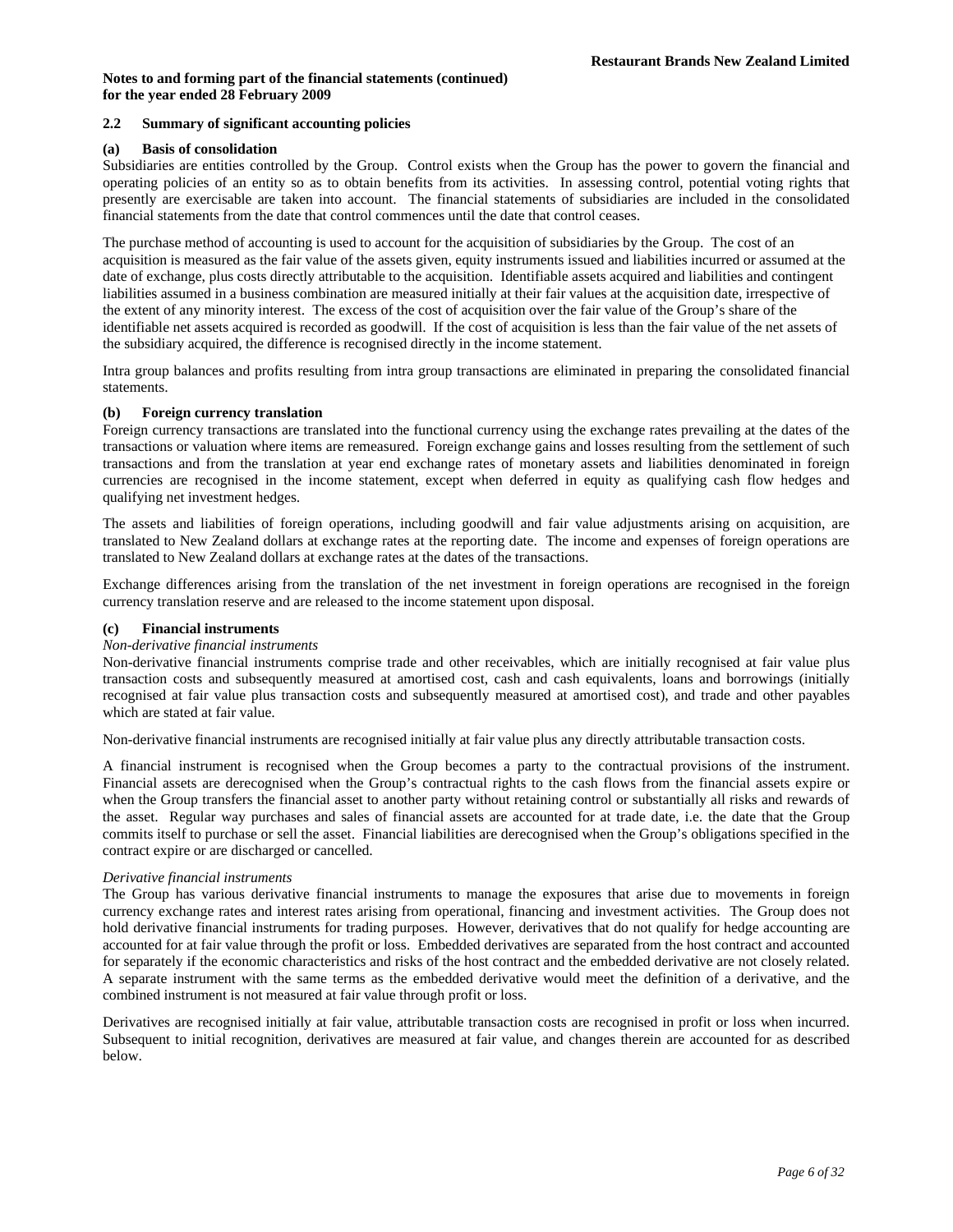The fair value of forward exchange contracts is estimated by discounting the difference between the contractual forward price and the current forward price for the residual maturity of the contract using a risk-free interest rate (based on government bonds). The fair value of interest rate swaps is based on broker quotes. Those quotes are tested for reasonableness by discounting estimated future cash flows based on the terms and maturity of each contract and using market interest rates for a similar instrument at the measurement date.

# *Cash flow hedges*

Changes in the fair value of the derivative hedging instrument designated as a cash flow hedge are recognised directly in equity to the extent that the hedge is effective. To the extent that the hedge is ineffective, changes in fair value are recognised in profit or loss.

If the hedging instrument no longer meets the criteria for hedge accounting, expires or is sold, terminated or exercised, then hedge accounting is discontinued prospectively. The cumulative gain or loss previously recognised in equity remains there until the forecast transaction occurs. When the hedged item is a non-financial asset, the amount recognised in equity is transferred to the carrying amount of the asset when it is recognised. In other cases the amount recognised in equity is transferred to profit or loss in the same period that the hedged item affects profit or loss.

## **(d) Revenue recognition**

# *Goods sold and services rendered*

Revenue from the sale of goods is measured at the fair value of the consideration received or receivable, net of returns and allowances, discounts and volume rebates. Revenue is recognised when the significant risks and rewards of ownership have been transferred to the buyer, recovery of the consideration is probable, the associated costs of possible return of goods can be estimated reliably and there is no continuing management involvement with the goods. Other revenue represents sales of services and is recognised in the accounting period in which the services are rendered, by reference to completion of the specific transaction assessed on the basis of the actual service provided as a proportion of the total services to be provided.

## *Dividend income*

Dividend income is recognised when the right to receive payment is established.

# *Interest revenue*

Interest revenue is recognised on a time proportion basis using the effective interest method.

### *Grants*

A grant is recognised in the balance sheet initially as deferred income when there is reasonable assurance that it will be received and that the Group will comply with the conditions associated with the grant, and subsequently recognised in the income statement when the requirements under the grant have been met. Grants that compensate the Group for the cost of an asset are recognised in the income statement on a systematic basis over the useful life of the asset.

### **(e) Net financing costs**

Net financing costs comprise: interest payable on borrowings calculated using the effective interest rate method; interest received on funds invested calculated using the effective interest rate method; foreign exchange gains and losses; gains and losses on certain financial instruments that are recognised (ie unhedged derivatives) in the income statement; unwinding of the discount on provisions and impairment losses on financial assets.

# **(f) Lease payments**

### *Finance leases*

Minimum lease payments under finance leases are apportioned between the finance charge and the reduction of the outstanding liability. The finance expense is allocated to each period during the lease term so as to produce a constant periodic rate of interest on the remaining balance of the liability. Contingent lease payments are accounted for by revising the minimum lease payments over the remaining term of the lease when the lease adjustment is confirmed.

### *Operating leases*

Payments made under operating leases are recognised in the income statement on a straight line basis over the term of the lease. Lease incentives received are recognised as an integral part of the total lease expense over the term of the lease.

### **(g) Income tax expense**

Income tax expense comprises current and deferred tax. Income tax expense is recognised in the income statement except to the extent that it relates to items recognised directly in equity, in which case it is recognised in equity. Current tax is the expected tax payable on the taxable income for the year, using tax rates enacted or substantively enacted at the reporting date, and any adjustment to tax payable in respect of previous years. Deferred tax is recognised using the balance sheet method, providing for temporary differences between the carrying amounts of assets and liabilities for financial reporting purposes and the amounts used for taxation purposes. Deferred tax is not recognised for the following temporary differences: the initial recognition of goodwill, the initial recognition of assets or liabilities in a transaction that is not a business combination and that affects neither accounting nor taxable profit, and differences relating to investments in subsidiaries and jointly controlled entities to the extent that they probably will not reverse in the foreseeable future.

# **Notes to and forming part of the financial statements (continued)**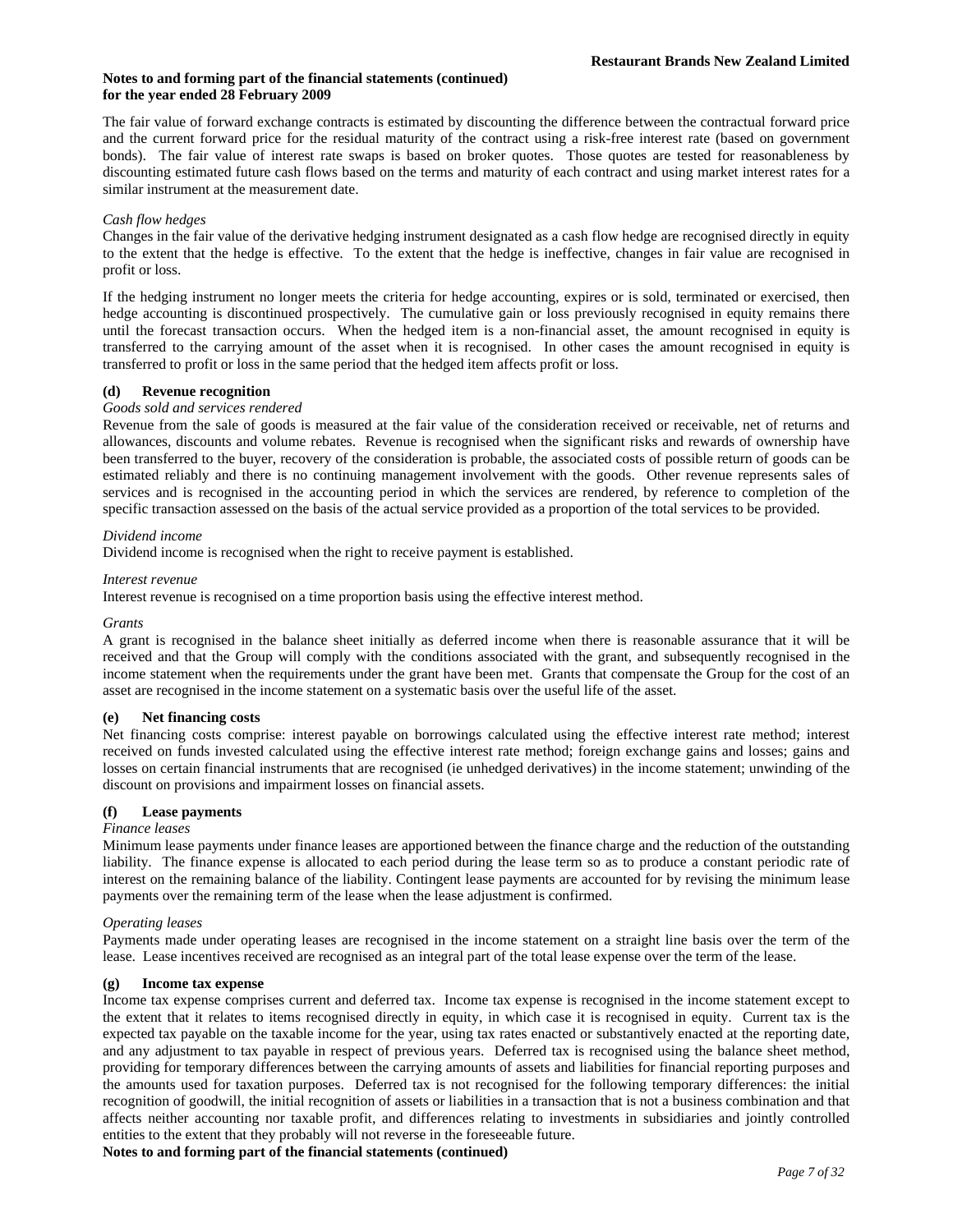### **for the year ended 28 February 2009**

Deferred tax is measured at the tax rates that are expected to be applied to the temporary differences when they reverse, based on the laws that have been enacted or substantively enacted by the reporting date. A deferred tax asset is recognised to the extent that it is probable that future taxable profits will be available against which temporary difference can be utilised. Deferred tax assets are reviewed at each reporting date and are reduced to the extent that it is no longer probable that the related tax benefit will be realised. Additional income taxes that arise from the distribution of dividends are recognised at the same time as the liability to pay the related dividend is recognised.

Deferred tax assets and liabilities are set off only if there is a legal right of set off and they relate to income taxes levied by the same taxation authorities.

### **(h) Advertising and promotion costs**

Expenditure on advertising and promotional activities is recognised as an expense when the Group has the right to access the goods or has received the service.

### **(i) Financial assets**

The Group classifies its financial assets in the following categories: at fair value through profit or loss or loans and receivables. The classification depends on the purpose for which the financial assets were acquired. Management determines the classification of its financial assets at initial recognition.

### *Financial assets at fair value through profit or loss*

Financial assets at fair value through profit or loss are financial assets held for trading. A financial asset is classified in this category if acquired principally for the purpose of selling in the short-term. Derivatives are also categorised as held for trading unless they are designated as hedges. Assets in this category are classified as current assets.

### *Loans and receivables*

Loans and receivables are non-derivative financial assets with fixed or determinable payments that are not quoted in an active market. They are included in current assets, except for maturities greater than 12 months after the balance sheet date. These are classified as non-current assets. The Group's loans and receivables comprise 'other receivables' and 'cash and cash equivalents' in the balance sheet.

### **(j) Cash and cash equivalents**

Cash and cash equivalents comprise cash balances and call deposits. Bank overdrafts that are repayable on demand and form an integral part of the Group's cash management are included as a component of cash and cash equivalents for the purpose of the statement of cash flows.

### **(k) Trade payables**

Trade payables are recognised initially at fair value and subsequently measured at amortised cost using the effective interest method.

### **(l) Borrowings**

Borrowings are recognised initially at fair value, net of transaction costs incurred. Borrowings are subsequently stated at amortised cost; any difference between the proceeds (net of transaction costs) and the redemption value is recognised in the income statement over the period of the borrowings using the effective interest method.

### **(m) Intangible assets**

### *Goodwill*

Goodwill arises on the acquisition of subsidiaries and business combinations. Goodwill is measured at cost less accumulated impairment losses. Goodwill is allocated to cash generating units and is tested annually for impairment.

### *Franchise costs*

Franchise costs are those incurred in obtaining franchise rights or licences to operate quick service and take-away restaurant concepts. They include, for example, the initial fee paid to a system franchisor when a new store is opened. These are measured at cost less accumulated amortisation and accumulated impairment losses. Amortisation is on a straight-line basis over the life of the applicable franchise or license agreement.

### *Concept development costs and fees*

Concept development costs and fees include certain costs, other than the direct cost of obtaining the franchise, associated with the establishment of quick service and take-away restaurant concepts. These include, for example, professional fees and consulting costs associated with the establishment of a new brand or business acquisition.

These costs are capitalised where the concept is proven to be commercially feasible and the related future economic benefits are expected to exceed those costs with reasonable certainty. These are subsequently measured at cost less accumulated amortisation and accumulated impairment losses. Amortisation is recognised on a straight line basis over the period which future economic benefits are reasonably expected to be derived.

**Notes to and forming part of the financial statements (continued) for the year ended 28 February 2009**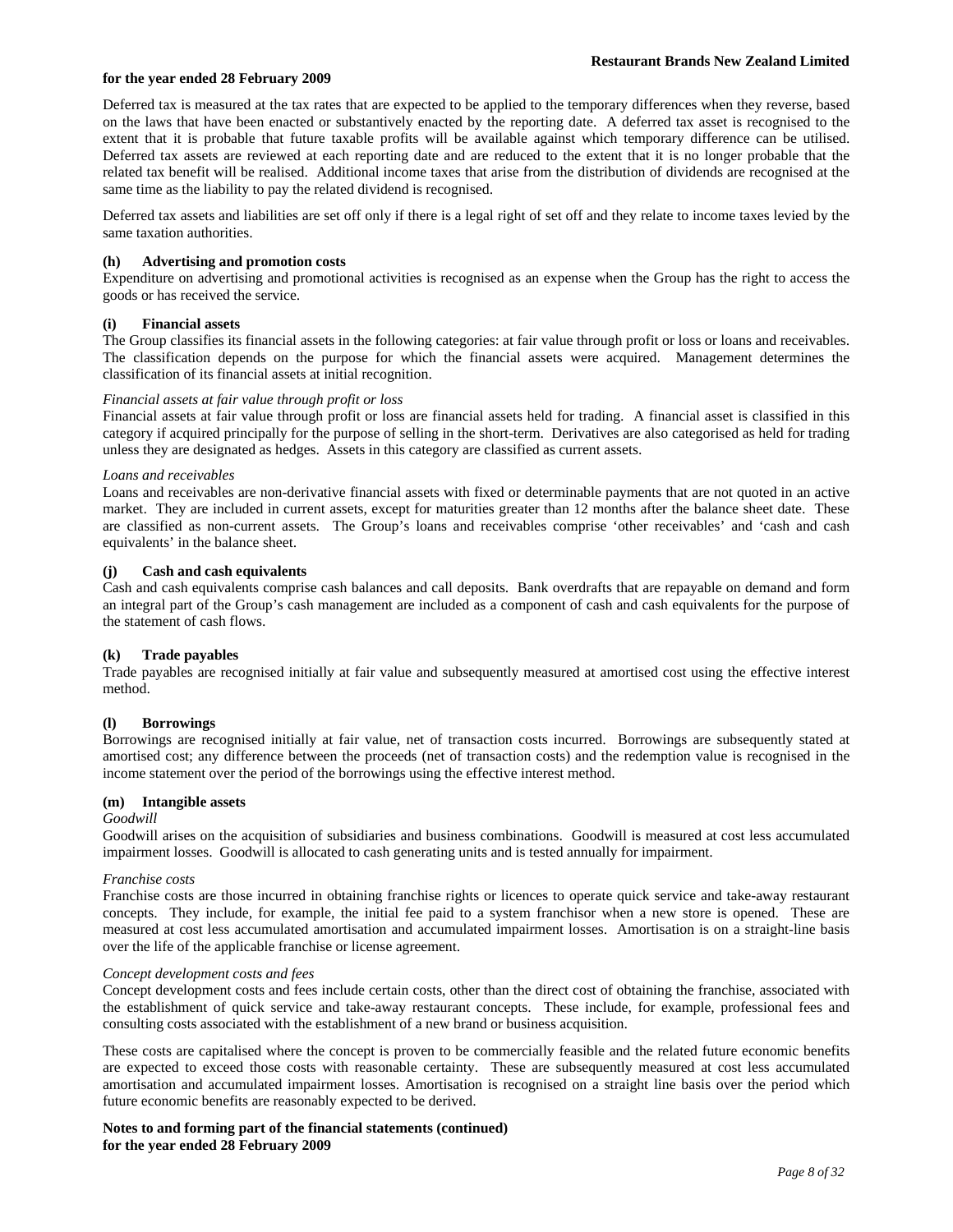# *Acquired software costs*

Software costs have a finite useful life. Software costs are capitalised and amortised over the estimated economic life of three years.

# **(n) Property, plant and equipment**

# *Owned assets*

Property plant and equipment are measured at cost less accumulated depreciation and impairment losses. Where appropriate, the cost of property, plant and equipment includes site preparation costs, installation costs and the cost of obtaining resource consents. Borrowing costs associated with property, plant and equipment are expensed as incurred.

When parts of an item of property, plant and equipment have different useful lives, they are accounted for as separate items (major components) of property, plant and equipment.

The cost of replacing part of an item of property, plant and equipment is recognised in the carrying amount of the item if it is probable that the future economic benefits embodied within the part will flow to the Group and its cost can be measured reliably. The costs of the day-to-day servicing of property, plant and equipment are recognised in the income statement as incurred.

## *Leased assets*

Leases in terms of which the Group assumes substantially all the risks and rewards of ownership are classified as finance leases. Assets acquired by way of finance leases are stated initially at an amount equal to the lower of its fair value and present value of the future minimum lease payments. Subsequent to initial recognition the asset is accounted for in accordance with the accounting policy applicable to that asset.

Other leases are operating leases and are not recognised on the Group's balance sheet. The Group also leases certain plant and equipment and land and buildings by way of operating lease. The cost of improvements to leasehold assets is capitalised as buildings or leasehold improvements and then depreciated as outlined below.

## *Capital work in progress*

All costs relating to an asset are first recorded in capital work in progress. Once all associated costs for an asset are established with relative certainty, the asset is then transferred from work in progress and capitalised into property, plant and equipment.

### *Store start up costs*

Costs incurred in connection with assessing the feasibility of new sites are expensed as incurred with the exception of franchise costs and certain development costs and fees as discussed above.

### *Depreciation*

Depreciation is recognised in the income statement and is calculated on a straight line basis to allocate the cost of an asset, less any residual value, over its estimated useful life. Leased assets are depreciated over the shorter of the lease term and their useful lives. The estimated useful lives of fixed assets are as follows:

| Leasehold improvements | $5 - 20$ years   |
|------------------------|------------------|
| Plant and equipment    | $3 - 12.5$ years |
| Motor vehicles         | 4 years          |
| Furniture and fittings | $3 - 10$ years   |
| Computer equipment     | $3 - 5$ years    |

Depreciation methods, useful lives and residual values are reassessed at the reporting date.

# **(o) Inventories**

Inventories are measured at the lower of cost and net realisable value. Net realisable value is the estimated selling price less the estimated costs of marketing, selling and distribution. The cost of inventories is based on the first-in first-out principle and includes expenditure incurred in acquiring the inventories and bringing them to their existing condition and location.

# **(p) Dividends**

Dividends are accrued in the period that they are authorised.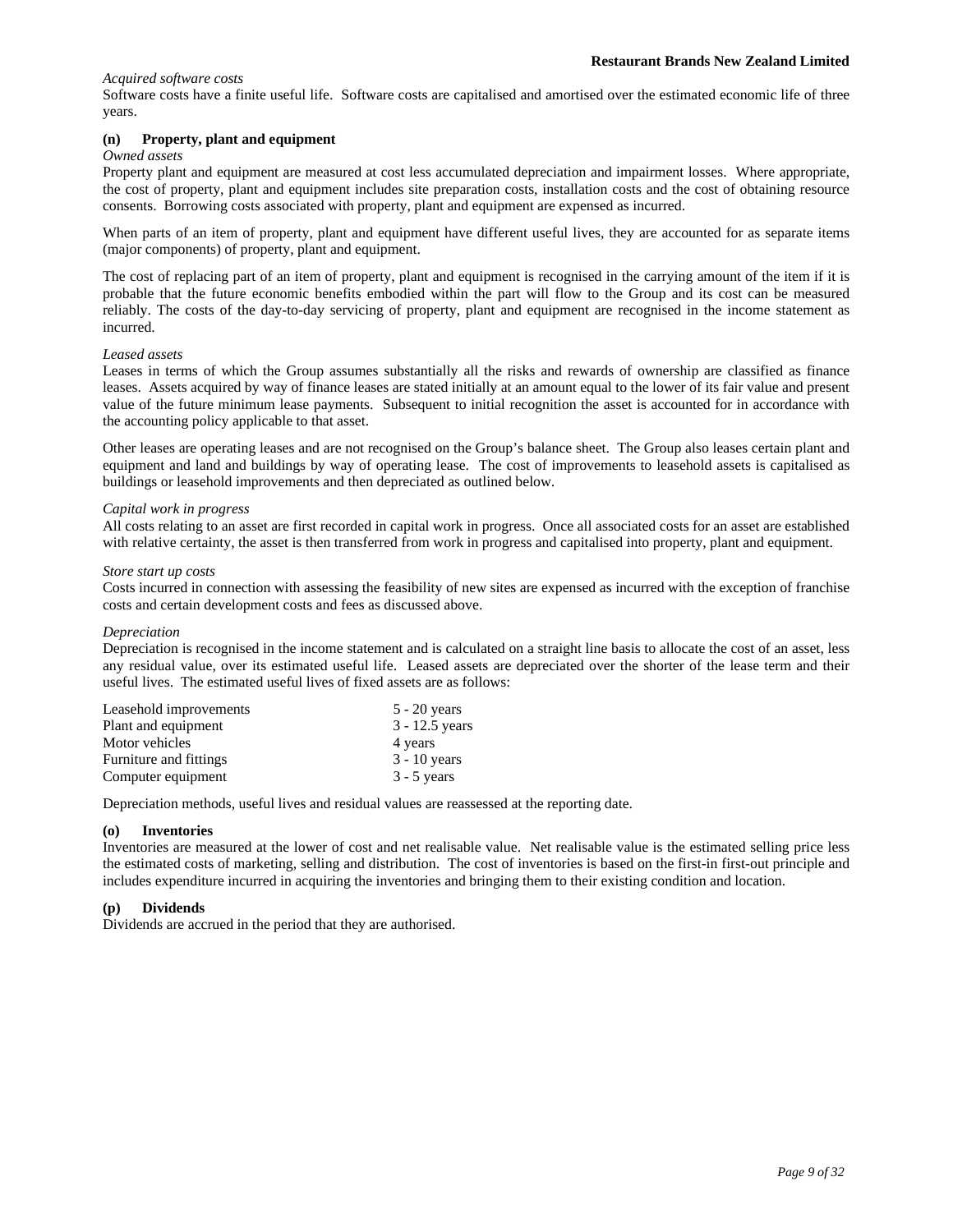# **(q) Impairment on non financial assets**

The carrying amounts of the Group's assets except for inventories and deferred tax assets are reviewed at each balance sheet date to determine whether there is any indication of impairment. If any such indication exists then the asset's Cash Generating Unit's or (CGU's) recoverable amount is estimated. For goodwill and intangible assets that have indefinite lives or that are not yet available for use, the recoverable amount is estimated at each reporting date. An impairment loss is recognised whenever the carrying amount of an asset or CGU exceeds its recoverable amount. A CGU is the smallest identifiable asset group that generates cash flows that are largely independent from other assets and groups.

The recoverable amount of an asset or CGU is the greater of its value in use and its fair value less costs to sell. In assessing value in use, the estimated future cash flows are discounted to their present value using a discount rate that reflects current market assessments of the time value of money and the risks specific to the asset. Impairment losses directly reduce the carrying amount of assets and are recognised in the income statement. Impairment losses recognised in respect of CGU's are allocated first to reduce the carrying amount of any goodwill allocated to the units and then to reduce the carrying amount of the other assets in the unit (group of units) on a pro rata basis.

Except for impairment losses on goodwill, impairment losses recognised in prior periods are assessed at each reporting date for any indications that the loss has decreased or no longer exists. An impairment loss is reversed if there has been a change in the estimates used to determine the recoverable amount. An impairment loss is reversed only to the extent that the asset's carrying amount does not exceed the carrying amount that would have been determined, net of depreciation or amortisation, if no impairment loss had been recognised. An impairment loss in respect of goodwill is not reversed.

## **(r) Share capital**

Incremental costs directly attributable to the issue of ordinary shares and share options are recognised as a deduction from equity.

## **(s) Earnings per share**

The Group presents basic and diluted earnings per share (EPS) data for its ordinary shares. Basic EPS is calculated by dividing the profit or loss attributable to ordinary shareholders of the Company by the weighted average number of ordinary shares outstanding during the period. Diluted EPS is determined by adjusting the profit or loss attributable to ordinary shareholders and the weighted average number of ordinary shares outstanding for the effects of all dilutive potential ordinary shares, which comprise share options granted to employees.

# **(t) Employee benefits**

### *Other long-term employee benefits*

The Group's net obligation in respect of long-term employee benefits is the amount of future benefit that employees have earned in return for their service in the current and prior periods. The benefit is discounted to determine its present value.

### *Share-based payment transactions*

The grant date fair value of options granted to employees is recognised as an employee expense, with a corresponding increase in equity, over the period in which the employees become unconditionally entitled to the options. The amount recognised as an expense is adjusted to reflect the actual number of share options that vest. The fair value of the options granted is measured using an options pricing model, taking into account the terms and conditions upon which the options were granted. The amount recognised as an expense is adjusted to reflect the actual number of share options that vest except where forfeiture is only due to share prices not achieving the threshold for vesting.

### *Short-term benefits*

Short-term employee benefit obligations are measured on an undiscounted basis and are expensed as the related service is provided. A provision is recognised for the amount expected to be paid under short-term cash bonus if the Group has a present legal or constructive obligation to pay this amount as a result of past service provided by the employee and the obligation can be estimated reliably.

### **(u) Segment reporting**

Segment information is presented in respect of the Group's business and geographical segments. The primary format, business segments, is based on the Group's management and internal reporting structure. Inter-segment pricing is determined on an arm's length basis. Segment results, assets and liabilities include items directly attributable to a segment as well as those that can be allocated on a reasonable basis. Unallocated items comprise mainly investments and related revenue, loans and borrowings and related expenses, corporate assets (primarily the Company's) and head office expenses, and income tax assets and liabilities. Segment capital expenditure is the total cost incurred during the period to acquire property, plant and equipment and intangible assets other than goodwill.

### *Business segments*

The Group comprises the following business segments:

- KFC
- Pizza Hut
- Starbucks Coffee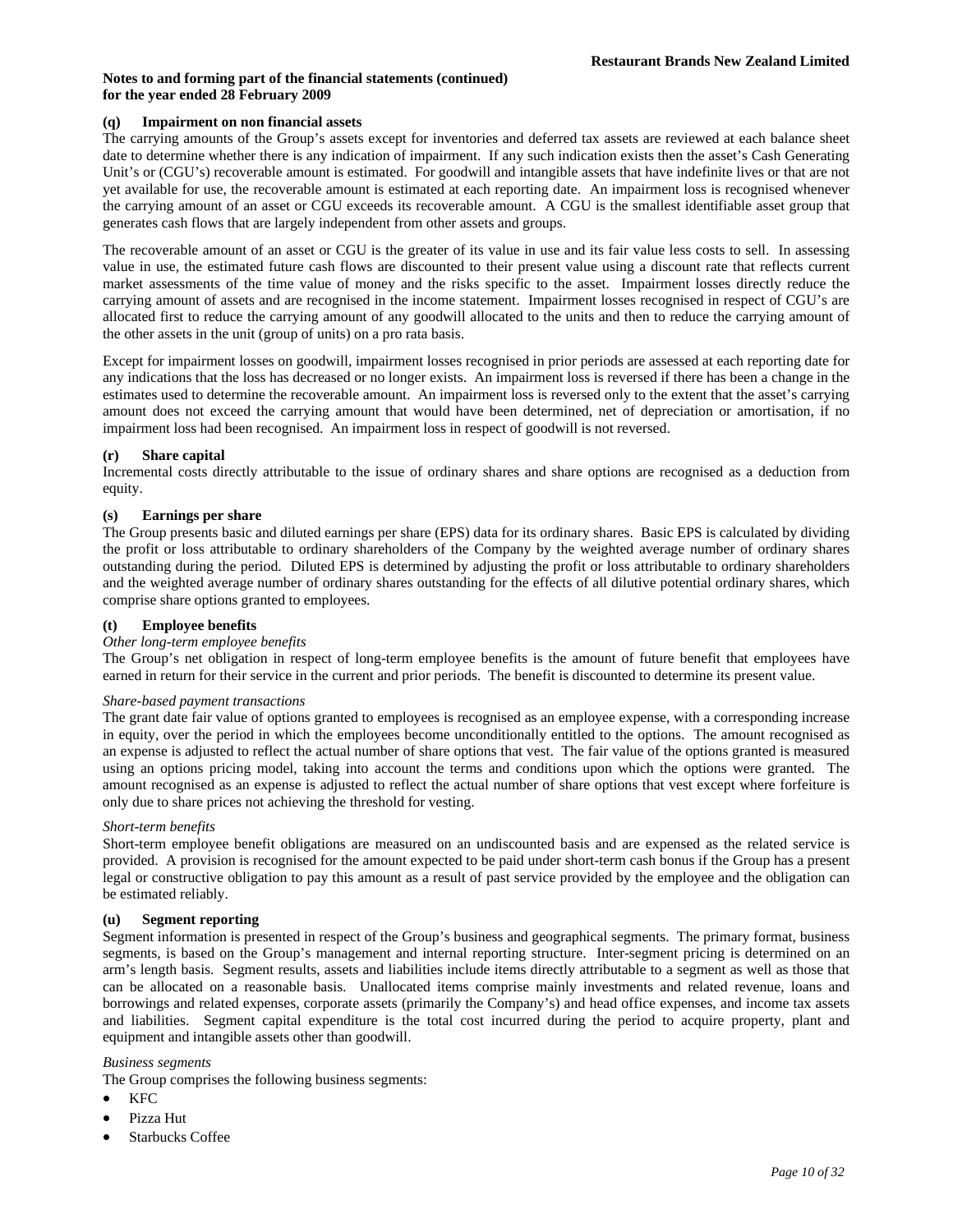# *Geographical segments*

The KFC, Pizza Hut and Starbucks Coffee segments are managed and operated in New Zealand.

# **(v) Goods and services tax**

The income statements and statements of cash flows have been prepared exclusive of Goods and Services Taxation (GST). All items in the balance sheet are stated net of GST, with the exception of receivables and payables, which include GST invoiced.

## **(w) Non-current assets held for sale**

Non-current assets (or disposal groups comprising assets and liabilities) that are expected to be recovered primarily through sale rather than through continuing use are classified as held for sale. Immediately before classification as held for sale, the assets (or components of a disposal group) are remeasured in accordance with the Group's accounting policies. Thereafter generally the assets (or disposal group) are measured at the lower of their carrying amount and fair value less costs to sell. Impairment losses on initial classification as held for sale and subsequent gains or losses on re-measurement are recognised in the income statement. Gains are not recognised in excess of any cumulative impairment loss.

### **(x) Discontinued operations**

A discontinued operation is a component of the Group's business that represents a separate major line of business or geographical area of operations that has been disposed of, or is held for sale, or is a subsidiary acquired exclusively with a view to resale. Classification as a discontinued operation occurs upon disposal or when the operation meets the criteria to be classified as held for sale, if earlier. When an operation is classified as a discontinued operation, the comparative income statement is restated as if the operation has been discontinued from the start of the comparative period.

## **(y) Provisions**

A provision is recognised if, as a result of a past event, the Group has a present legal or constructive obligation that can be estimated reliably, and it is probable that an outflow of economic benefits will be required to settle the obligation. Provisions are determined by discounting the expected future cash flows at a pre-tax rate that reflects current market assessments of the time value of money and the risks specific to the liability.

## *Restructuring*

A provision for restructuring is recognised when the Group has approved a detailed and formal restructuring plan, and the restructuring either has commenced or has been announced publicly. Future operating costs are not provided for.

### *Onerous contracts*

A provision for onerous contracts is recognised when the expected benefits to be derived by the Group from a contract are lower than the unavoidable cost of meeting its obligations under the contract. The provision is measured at the present value of the lower of the expected cost of terminating the contract and the expected net cost of continuing with the contract. Before a provision is established, the Group recognises any impairment loss on the assets associated with that contract.

# **(z) Non-trading items**

The Group seeks to present a measure of comparable underlying performance on a consistent basis. In order to do so, the Group separately discloses items considered to be unrelated to the day to day operational performance of the Group. Such items are classified as non-trading items and are separately disclosed in the income statement and notes to the financial statements.

# **3. Significant accounting policies, judgments, estimates and assumptions**

The preparation of financial statements requires management to make judgments, estimates and assumptions that affect the application of accounting policies and the reported amounts of assets, liabilities, income and expenses. Actual results may differ from these estimates.

In particular, information about significant areas of estimation, uncertainty and critical judgment in applying accounting policies that has the most significant effect on the amount recognised in the financial statements is goodwill impairment in Note 11 in relation to Pizza Hut.

In relation to taxation, there are many transactions and calculations for which the ultimate tax determination is uncertain during the ordinary course of business. The Group recognises liabilities for anticipated tax audit issues based on estimates of whether additional taxes will be due. Where the final tax outcome of these matters is different from the amounts that were initially recorded, such differences will impact the income tax and deferred tax provisions in the period in which such determination is made.

Estimates and underlying assumptions are reviewed on an ongoing basis. Revisions to accounting estimates are recognised in the period in which the estimate is revised and in any future periods affected.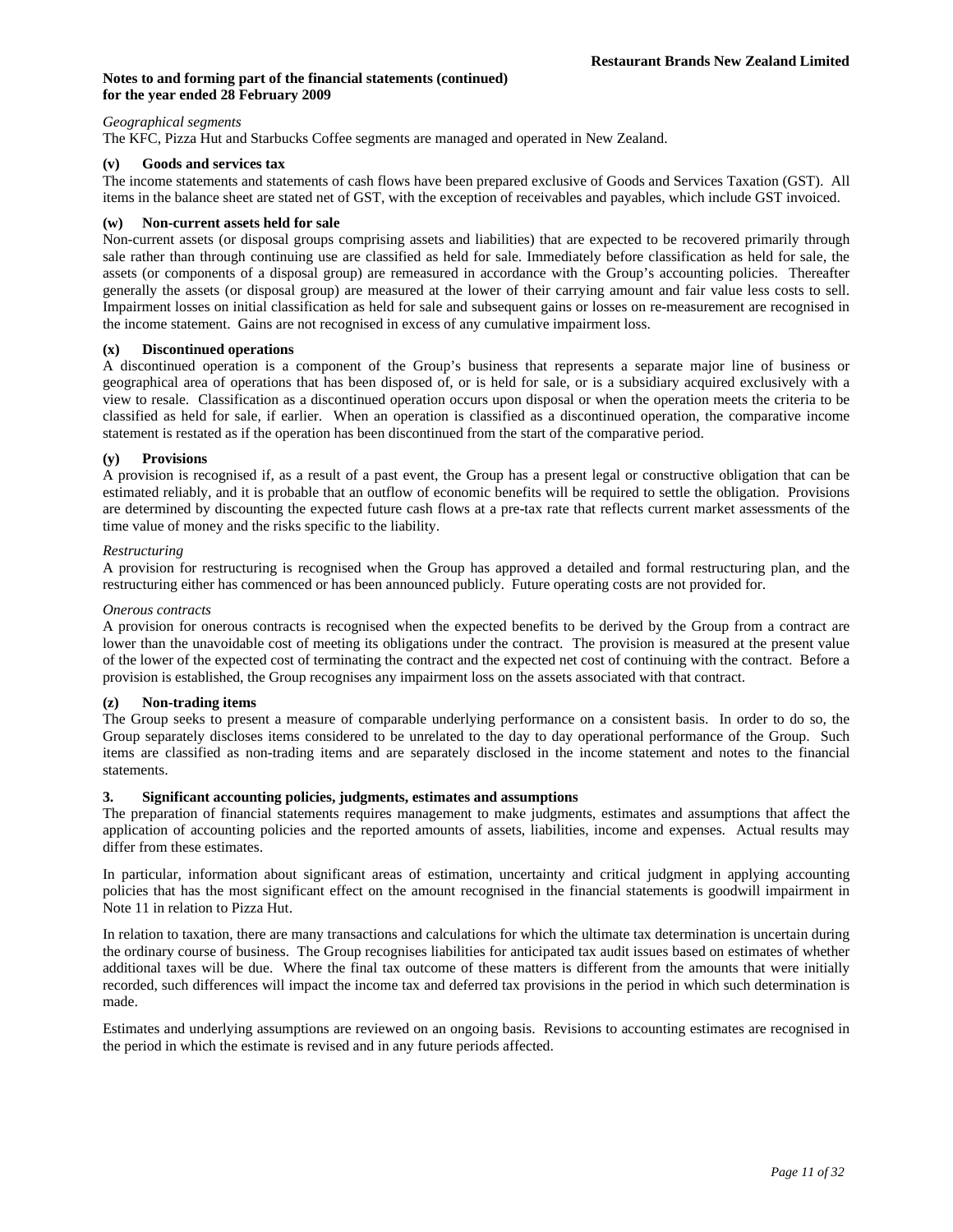# **4. New standards and interpretations**

*Standards and amendments early adopted by the Group* 

• NZ IAS 38 Intangible Assets (amendment) was early adopted by the Group in 2009 (refer to Note 2.1 for further details).

*Relevant standards, amendments and interpretations to existing standards that are not yet effective and have not been early adopted by the Group* 

- *NZ IFRS 3 Business Combinations (amendment) and NZ IAS 27 Consolidated and Separate Financial Statements (revised)* includes a number of amendments such as transaction costs incurred in connection with the business combination are expensed when incurred and are no longer included in the purchase price, an acquirer recognises contingent consideration at fair value at the acquisition date. Subsequent changes in the fair value of such contingent consideration will often affect the income statement. The acquirer recognises either the entire goodwill inherent in the acquiree, independent of whether a 100% interest is acquired (full goodwill method), or only the portion of the goodwill which corresponds to the proportionate interest acquired (as is currently the case under NZ IFRS 3). NZ IFRS 3 and NZ IAS 27 are effective for accounting periods beginning 1 July 2009. These standards are not expected to have any impact on the Group.
- NZ IFRS 8 *Operating Segments* requires an entity to adopt the 'management approach' to reporting on the financial performance of its operating segments. Generally, the information to be reported would be what management uses internally for evaluating segment performance and deciding how to allocate resources to operating segments. Such information may be different from what is used to prepare the income statement and balance sheet and would therefore require explanation of the basis on which the segment information is prepared and reconciliations to the amounts recognised in the income statement and balance sheet. NZ IFRS 8 is effective for accounting periods beginning 1 January 2009. The standard will give rise to additional disclosures.
- NZ IAS 1 *(Amendment) Presentation of Financial Statements* requires a number of changes to the presentation and disclosures in financial statements. NZ IAS 1 is effective for accounting periods beginning 1 January 2009. The standard will give rise to additional disclosures.
- NZ IAS 23 *(Amendment) Borrowing Costs* requires an entity to capitalise borrowing costs directly attributable to the acquisition, construction or production of a qualifying asset as a part of that asset. The option of immediately expensing those borrowing costs will be removed. NZ IAS 23 is effective for accounting periods beginning 1 January 2009. The standard is not expected to have any impact on the Group.
- *NZ IFRS 2 Share Based Payment Vesting Conditions and Cancellations* contains an amendment that restricts the definition of vesting conditions to include only service and performance conditions. The definition of performance conditions is amended to require completion of a service period in addition to specified service targets. It also clarifies that all cancellations, whether by the entity or other parties, should receive the same accounting treatment. NZ IFRS 2 is effective for accounting periods beginning 1 January 2009. This standard is not expected have any impact on the Group.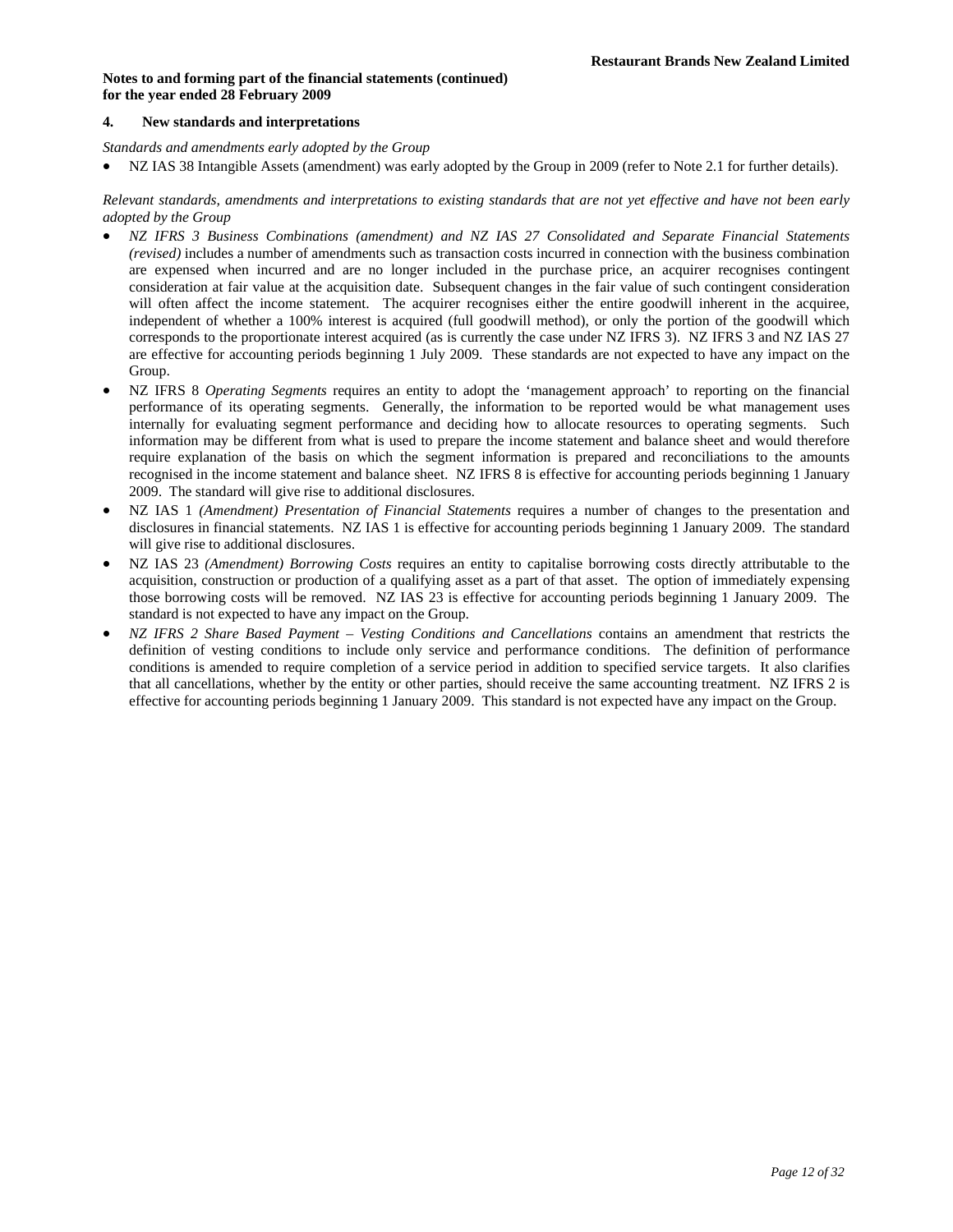### **5. Segmental reporting**

|                                                                          | KFC                              |                 | <b>Pizza Hut</b> |                  | <b>Starbucks</b>                  |          | Pizza Hut Victoria              |          | Other*                                               |          | Consolidated     |                   | Continuing       | <b>Discontinued</b> | Continuing       | Discontinued |
|--------------------------------------------------------------------------|----------------------------------|-----------------|------------------|------------------|-----------------------------------|----------|---------------------------------|----------|------------------------------------------------------|----------|------------------|-------------------|------------------|---------------------|------------------|--------------|
|                                                                          |                                  | Restated        |                  | Restated         |                                   | Restated |                                 | Restated |                                                      | Restated |                  | Restated          |                  |                     | Restated         | Restated     |
| \$NZ000's                                                                | 2009                             | 2008            | 2009             | 2008             | 2009                              | 2008     | 2009                            | 2008     | 2009                                                 | 2008     | 2009             | 2008              | 2009             | 2009                | 2008             | 2008         |
| <b>Business Segments</b>                                                 |                                  |                 |                  |                  |                                   |          |                                 |          |                                                      |          |                  |                   |                  |                     |                  |              |
| Store sales revenue                                                      | 211,531                          | 199,116         | 64,595           | 71,419           | 32,980                            | 33,012   | 275                             | 6,275    |                                                      |          | 309,381          | 309,822           | 309,106          | 275                 | 303,547          | 6,275        |
| Other revenue                                                            |                                  |                 |                  |                  |                                   |          |                                 |          | 472                                                  | 447      | 472              | 447               | 472              |                     | 447              |              |
| <b>Total operating revenue</b>                                           | 211,531                          | 199,116         | 64,595           | 71,419           | 32.980                            | 33,012   | 275                             | 6,275    | 472                                                  | 447      | 309,853          | 310,269           | 309,578          | 275                 | 303,994          | 6,275        |
| Concept EBITDA before general and administration                         |                                  |                 |                  |                  |                                   |          |                                 |          |                                                      |          |                  |                   |                  |                     |                  |              |
| expenses                                                                 | 37,993                           | 35,918          | 2,771            | 4,422            | 2,941                             | 3,847    |                                 |          |                                                      |          | 43,705           | 44,187            | 43,705           |                     | 44,187           |              |
| Depreciation                                                             | (6,203)                          | (5,833)         | (4,022)          | (4,244)          | (1,772)                           | (1,941)  |                                 |          | (380)                                                | (398)    | (12, 377)        | (12, 416)         | (12, 377)        |                     | (12, 416)        | $\sim$       |
| Amortisation                                                             | (732)                            | (552)           | (247)            | (235)            | (206)                             | (211)    |                                 |          | (237)                                                | (285)    | (1, 422)         | (1,283)           | (1, 422)         |                     | (1,283)          |              |
| Segment result (EBIT) before non-trading                                 | 29,361                           | 27,609          | (2,899)          | (1,403)          | 37                                | 671      |                                 |          | (6, 031)                                             | (6,680)  | 20,468           | 20,197            | 20,468           |                     | 20,197           |              |
|                                                                          |                                  |                 |                  |                  |                                   |          |                                 |          |                                                      |          |                  |                   |                  |                     |                  |              |
| Impairment on property, plant and equipment<br>Impairment on intangibles | (75)<br>$\overline{\phantom{a}}$ | (326)<br>$\sim$ | (25)<br>(3,698)  | (209)<br>(1,187) | $\sim$                            |          |                                 |          |                                                      |          | (100)<br>(3,698) | (535)<br>(1, 187) | (100)<br>(3,698) |                     | (535)<br>(1,187) |              |
| Other non-trading                                                        | (411)                            | (507)           | (371)            | (686)            | $\overline{\phantom{a}}$<br>(394) | 200      | $\overline{\phantom{a}}$<br>128 | (681)    | $\overline{\phantom{a}}$<br>$\overline{\phantom{a}}$ | (689)    | (1,048)          | (2, 363)          | (1,176)          | 128                 | (1,682)          | (681)        |
| <b>Segment result</b>                                                    | 28,875                           | 26,776          | (6,993)          | (3,485)          | (357)                             | 871      | 128                             | (681)    | (6, 031)                                             | (7, 369) | 15,622           | 16,112            | 15,494           | 128                 | 16,793           | (681)        |
|                                                                          |                                  |                 |                  |                  |                                   |          |                                 |          |                                                      |          |                  |                   |                  |                     |                  |              |
| Operating profit / (loss) (EBIT)                                         |                                  |                 |                  |                  |                                   |          |                                 |          |                                                      |          | 15,622           | 16,112            | 15,494           | 128                 | 16,793           | (681)        |
| Net financing costs                                                      |                                  |                 |                  |                  |                                   |          |                                 |          |                                                      |          | (3,922)          | (4,953)           | (3,922)          |                     | (4,953)          |              |
| Net profit / (loss) before taxation                                      |                                  |                 |                  |                  |                                   |          |                                 |          |                                                      |          | 11,700           | 11,159            | 11,572           | 128                 | 11,840           | (681)        |
| Income tax (expense) / credit                                            |                                  |                 |                  |                  |                                   |          |                                 |          |                                                      |          | (3, 445)         | (2,804)           | (3,317)          | (128)               | (3,029)          | 225          |
| Net profit / (loss) after taxation                                       |                                  |                 |                  |                  |                                   |          |                                 |          |                                                      |          | 8,255            | 8,355             | 8,255            |                     | 8,811            | (456)        |
| Net profit after taxation excluding non-trading                          |                                  |                 |                  |                  |                                   |          |                                 |          |                                                      |          | 11,736           | 10.384            | 11.736           |                     | 10,384           |              |
|                                                                          |                                  |                 |                  |                  |                                   |          |                                 |          |                                                      |          |                  |                   |                  |                     |                  |              |
| Segment assets                                                           | 52,723                           | 53,184          | 36,684           | 43,058           | 11,819                            | 12,702   |                                 | 22       | 986                                                  | 1,298    | 102,212          | 110,264           |                  |                     |                  |              |
| Unallocated assets**                                                     |                                  |                 |                  |                  |                                   |          |                                 |          |                                                      |          | (1, 155)         | 1,762             |                  |                     |                  |              |
| <b>Total assets</b>                                                      |                                  |                 |                  |                  |                                   |          |                                 |          |                                                      |          | 101,057          | 112,026           |                  |                     |                  |              |
|                                                                          |                                  |                 |                  |                  |                                   |          |                                 |          |                                                      |          |                  |                   |                  |                     |                  |              |
| Segment liabilities                                                      | 11,380                           | 11,833          | 2,902            | 3,596            | 1,722                             | 1,567    | 357                             | 1,287    | 1,666                                                | 2,241    | 18,027           | 20,524            |                  |                     |                  |              |
| Unallocated liabilities                                                  |                                  |                 |                  |                  |                                   |          |                                 |          |                                                      |          | 45,968           | 56,325            |                  |                     |                  |              |
| <b>Total liabilities</b>                                                 |                                  |                 |                  |                  |                                   |          |                                 |          |                                                      |          | 63,995           | 76,849            |                  |                     |                  |              |
| Capital expenditure including intangibles                                | 5,325                            | 12,024          | 556              | 2,421            | 670                               | 616      |                                 |          | 943                                                  | 335      | 7,494            | 15,396            |                  |                     |                  |              |
|                                                                          |                                  |                 |                  |                  |                                   |          |                                 |          |                                                      |          |                  |                   |                  |                     |                  |              |

\* Other is general and administration support centre expenses

 $\ast\ast$  Unallocated assets includes bank overdraft for which right of set off exists

**Geographical Segments**

|                                           | <b>New Zealand</b> |          |      | Australia | <b>Unallocated</b> |          | Consolidated |          |
|-------------------------------------------|--------------------|----------|------|-----------|--------------------|----------|--------------|----------|
|                                           |                    | Restated |      | Restated  |                    | Restated |              | Restated |
| <b>\$NZ'000s</b>                          | 2009               | 2008     | 2009 | 2008      | 2009               | 2008     | 2009         | 2008     |
| Total operating revenue                   | 309,578            | 303.994  | 275  | 6,275     |                    |          | 309,853      | 310.269  |
| Segment assets                            | 102.212            | 110.242  |      | ∸         | (1, 155)           | 1,762    | 101.057      | 12.026   |
| Capital expenditure including intangibles | 7,494              | 15,396   |      |           |                    |          | 7.494        | 15,396   |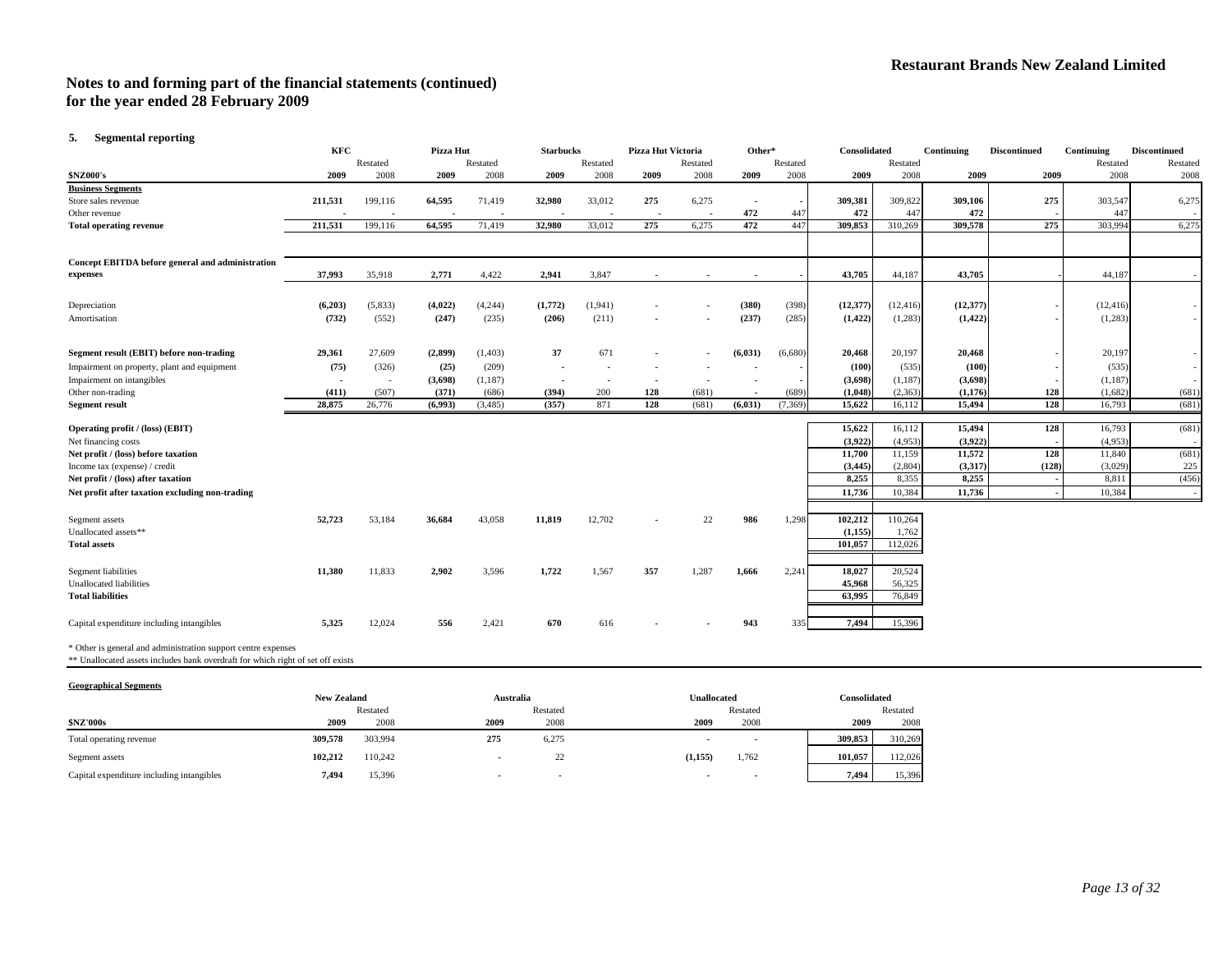# **6. Discontinued operations**

With the exit from Pizza Hut Victoria, the business was classified as a disposal group held for sale and as a discontinued operation. Sale of the remaining stores comprising the disposal group was completed during the current financial year.

The results of the Pizza Hut Victoria business for the year were as follows:

|                                                       |             | Group  | Group   |
|-------------------------------------------------------|-------------|--------|---------|
|                                                       |             | 2009   | 2008    |
|                                                       | <b>Note</b> | \$'000 | \$'000  |
| <b>Results of discontinued operations</b>             |             |        |         |
| Revenue                                               |             | 275    | 6,275   |
| Cost of goods sold                                    |             | (277)  | (6,526) |
| Distribution expenses                                 |             | (11)   | (344)   |
| Marketing expenses                                    |             |        | (435)   |
| General and administration expenses                   |             | (72)   | (446)   |
| Release of exit provision                             |             | 85     | 1,476   |
| Results from operating activities                     |             |        |         |
| Non-trading                                           |             | 128    | (681)   |
| Income tax on loss on sale of discontinued operations | 9           | (128)  | 225     |
| Loss from discontinued operations (net of taxation)   |             |        | (456)   |
| Basic cents per share                                 |             |        | (0.47)  |
| Cash flows from discontinued operations               |             |        |         |
| Net cash (used in) operating activities               |             | (119)  | (2,306) |
| Net cash (used in) investing activities               |             | (16)   | (311)   |
| Net cash (used in) discontinued operations            |             | (135)  | (2,617) |

Because the franchise agreements with Yum in this market have created obligations that were onerous in nature, all remaining future financial obligations relating to the exit of all remaining stores have been estimated and accounted for as a provision for onerous contracts under NZ IAS 37. These are in the sum of \$0.3 million. (2008: \$0.5 million).

# **7. Non-current assets held for sale**

Sale of the remaining Pizza Hut Victoria stores comprising the disposal group was completed during the current financial year. All remaining associated liabilities have been classified as held for sale as shown below:

|                                                                | 2009   | 2008            |
|----------------------------------------------------------------|--------|-----------------|
|                                                                | Group  | Group           |
|                                                                | \$'000 | \$'000          |
| Assets classified as held for sale                             |        |                 |
| Inventories                                                    |        |                 |
| Trade and other receivables                                    |        |                 |
|                                                                |        | 22              |
| Liabilities associated with assets classified as held for sale |        |                 |
| Trade and other nevebles                                       | 10     | 77 <sup>6</sup> |

| Trade and other payables | 19  | 776   |
|--------------------------|-----|-------|
| <b>Provisions</b>        | 338 | 511   |
|                          | 357 | 1.287 |

All other assets held by the disposal group have been impaired to nil (2008: nil).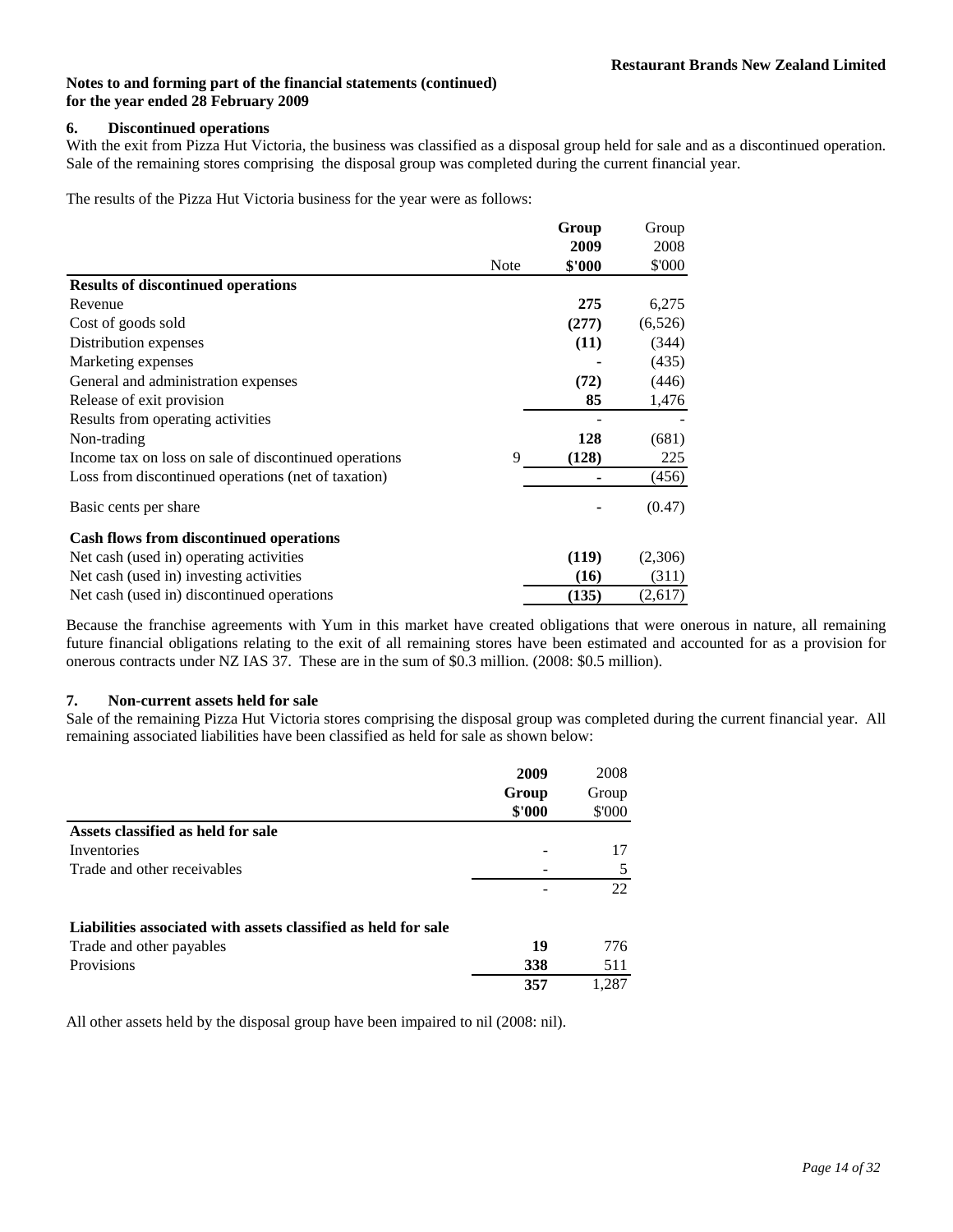# **8. Analysis of expenses**

The surplus before taxation is calculated after charging the following items:

|                                                                    |             | Group  | Group  | Company | Company |
|--------------------------------------------------------------------|-------------|--------|--------|---------|---------|
|                                                                    |             | 2009   | 2008   | 2009    | 2008    |
|                                                                    | <b>Note</b> | \$'000 | \$'000 | \$'000  | \$'000  |
| Auditors' remuneration:                                            |             |        |        |         |         |
| To PwC for statutory audit services                                |             | 64     | 67     |         |         |
| To PwC for other assurance services                                |             | 24     |        |         |         |
| To KPMG for statutory audit services                               |             |        | 10     |         |         |
| To KPMG for other assurance services                               |             |        | 28     |         |         |
| To KPMG for financial advisory services                            |             |        | 42     |         |         |
| To KPMG for taxation services                                      |             |        | 26     |         |         |
| Government training grants (included in general and administration |             |        |        |         |         |
| expenses)                                                          |             | (137)  | (178)  |         |         |
| Amortisation of intangibles (included in cost of sales)            | 11          | 1,422  | 1,283  |         |         |
| Royalties paid                                                     |             | 18,396 | 18,401 |         |         |
| Depreciation expense                                               | 10          | 12,377 | 12,416 |         |         |
| Operating rental expenses                                          |             | 19,024 | 19,269 |         |         |
| Net loss on disposal of property, plant and equipment              |             | 909    | 1,855  |         |         |
| Directors' fees                                                    |             | 220    | 220    |         |         |
| Interest expense (net)                                             |             | 3,855  | 4,848  | 3,874   | 4,924   |
| Finance lease interest                                             |             | 67     | 105    |         |         |

# **Non-trading items**

| Pizza Hut Victoria:                            |    |       |       |                          |  |
|------------------------------------------------|----|-------|-------|--------------------------|--|
| Other store closure costs                      |    | (128) | 681   |                          |  |
|                                                |    | (128) | 681   |                          |  |
| New Zealand:                                   |    |       |       |                          |  |
| Impairment of Pizza Hut goodwill               |    | 3,698 | 1.187 |                          |  |
| Other store closure costs                      |    | 1,212 | 573   | $\overline{\phantom{0}}$ |  |
| Other store relocation and refurbishment costs |    | 87    | 660   |                          |  |
| Impairment of property, plant and equipment    | 10 | 100   | 535   |                          |  |
| Organisation restructuring                     |    |       | 573   |                          |  |
| Other revenue                                  |    | (123) | (124) |                          |  |
|                                                |    | 4.974 | 3,404 |                          |  |

|                                                 | Group  | Group  |
|-------------------------------------------------|--------|--------|
|                                                 | 2009   | 2008   |
| <b>Personnel expenses</b>                       | \$'000 | \$'000 |
| Wages and salaries                              | 76,696 | 78,774 |
| Organisation restructuring                      |        | 573    |
| Increase in liability for long service leave    | 18     | 38     |
| Equity settled share based payment transactions | (13)   |        |
|                                                 | 76,701 | 79.392 |

The parent company has no personnel expense (2008: nil).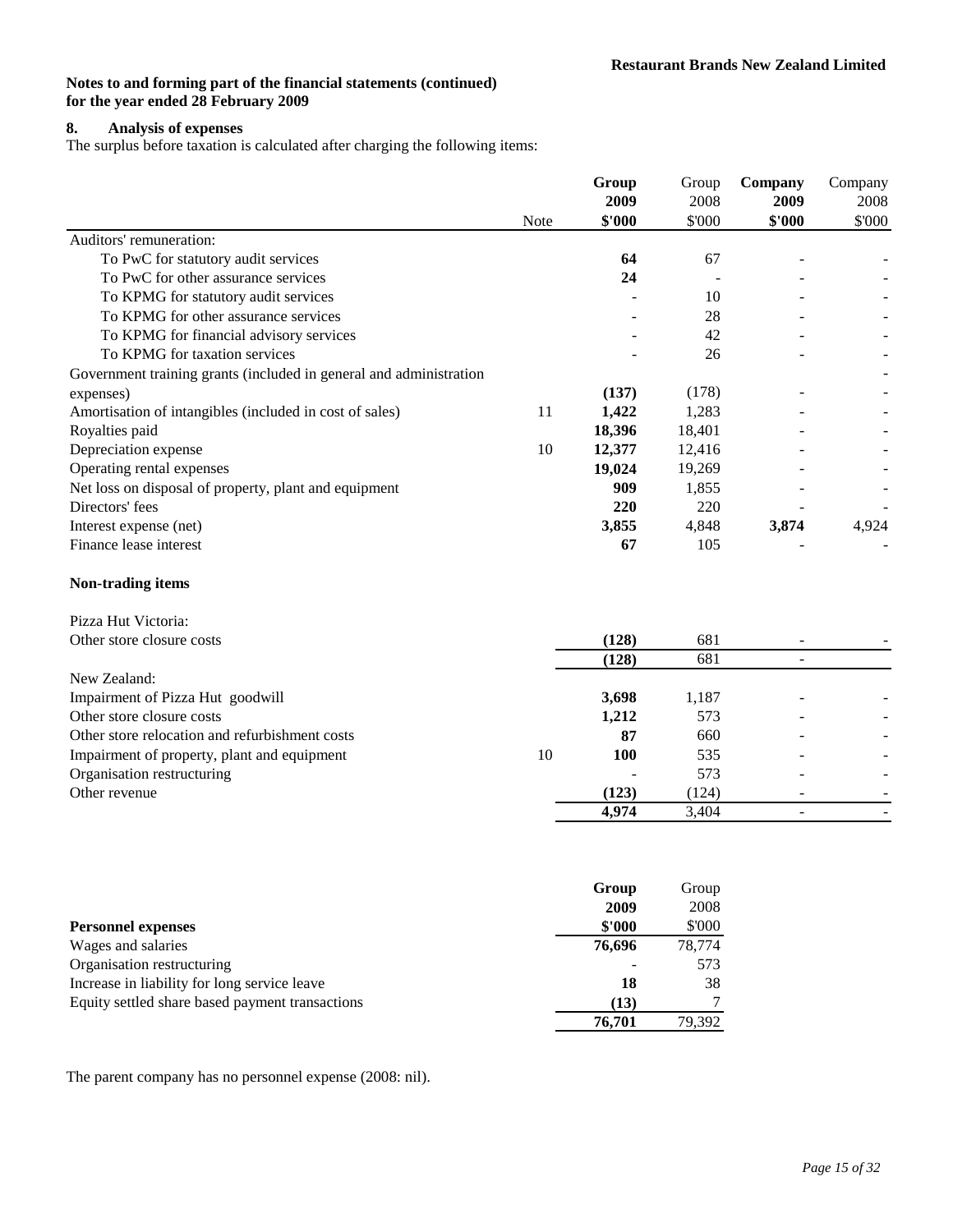# **9. Income tax expense in the income statement**

|      |            | Group    |            | Group    | Company Company |        |
|------|------------|----------|------------|----------|-----------------|--------|
|      |            |          |            | Restated |                 |        |
|      |            | 2009     |            | 2008     | 2009            | 2008   |
| Note |            | \$'000   |            | \$'000   | \$'000          | \$'000 |
| 5    |            | 11,700   |            | 11,159   | 2,439           | 903    |
| 5    |            | (3, 445) |            | (2,804)  | 1,195           | 1,625  |
|      |            | 8,255    |            | 8,355    | 3,634           | 2,528  |
|      | $(30.0\%)$ | (3,510)  | $(33.0\%)$ | (3,682)  | (732)           | (298)  |
|      | 1.3%       | 157      | 3.8%       | 422      | 1,927           | 1,923  |
|      | 0.0%       |          | 0.3%       | 35       |                 |        |
|      | $(1.1\%)$  | (128)    | 0.0%       |          |                 |        |
|      | 0.3%       | 36       | 3.8%       | 421      |                 |        |
|      | $(29.4\%)$ | (3, 445) | $(25.1\%)$ | (2,804)  | 1,195           | 1,625  |
|      |            |          |            |          |                 |        |
|      |            | (3,409)  |            | (1, 473) | 1,195           | 1,625  |
|      | 13         | (36)     |            | (1, 331) |                 |        |
|      |            | (3, 445) |            | (2,804)  | 1,195           | 1,625  |
|      |            |          |            |          |                 |        |
|      |            | (3,317)  |            | (3,029)  |                 |        |
| 6    |            | (128)    |            | 225      |                 |        |
| 5    |            | (3, 445) |            | (2,804)  |                 |        |
|      |            |          |            |          |                 |        |

| <b>Imputation credits</b>                     | Group   | Group   |  |
|-----------------------------------------------|---------|---------|--|
|                                               | 2009    | 2008    |  |
|                                               | \$'000  | \$'000  |  |
| Imputation credits at beginning of year       | 565     | 3,678   |  |
| New Zealand tax payments, net of refunds      | 1,409   | (676)   |  |
| Imputation credits attached to dividends paid | (2,321) | (2,437) |  |
| Other                                         | 59      |         |  |
| Imputation credits at end of year             | (288)   | 565     |  |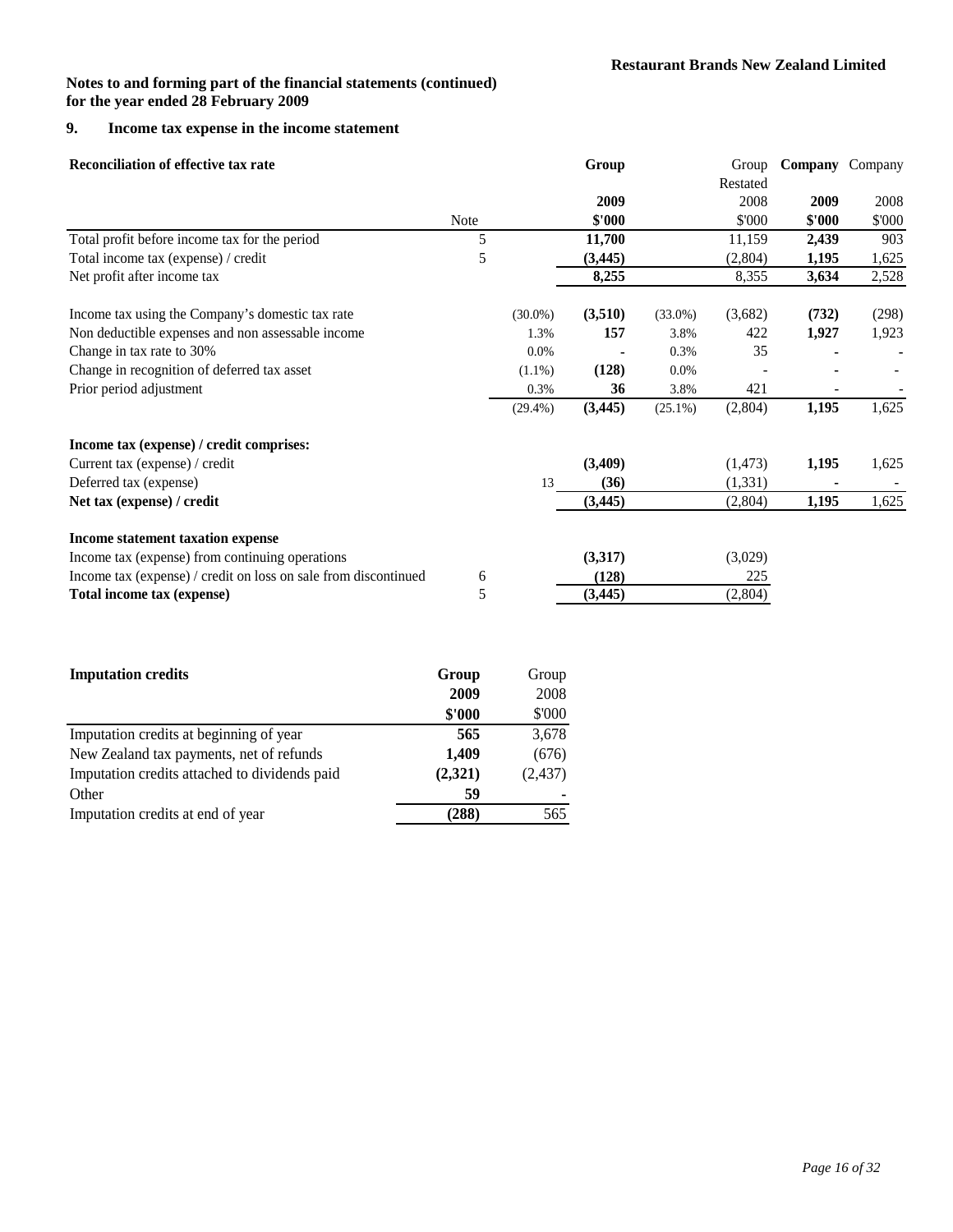### **10.Property, plant and equipment**

| <b>\$NZ000's</b>                                            | Leasehold<br><b>Improvements</b> | Plant,<br>Equipment | <b>Motor</b><br><b>Vehicle</b> | <b>Leased</b><br><b>Plant</b> and | Capital<br>Work in | <b>Total</b> |
|-------------------------------------------------------------|----------------------------------|---------------------|--------------------------------|-----------------------------------|--------------------|--------------|
|                                                             |                                  | and Fittings        |                                | Equipment                         | <b>Progress</b>    |              |
| Cost                                                        |                                  |                     |                                |                                   |                    |              |
| Balance as at 28 February 2007                              | 71,601                           | 53,219              | 1,149                          | 2,012                             | 9,542              | 137,523      |
| Additions for year ended February 2008                      |                                  | 2,533               | 115                            | 472                               | 8,795              | 11,915       |
| Transfer from work in progress for year ended February 2008 | 11,575                           | 1,804               |                                |                                   | (13, 379)          |              |
| Disposals for year ended February 2008                      | (7,041)                          | (6,076)             | (309)                          | (1, 362)                          |                    | (14,788)     |
| Movement in exchange rates for year ended February 2008     | 87                               | 61                  | $\overline{4}$                 |                                   |                    | 152          |
| <b>Balance as at 29 February 2008</b>                       | 76,222                           | 51,541              | 959                            | 1,122                             | 4,958              | 134,802      |
| Additions for year ended February 2009                      |                                  | 261                 | 131                            | 62                                | 6,662              | 7,116        |
| Transfer from work in progress for year ended February 2009 | 8,743                            | 2,305               |                                |                                   | (11,048)           |              |
| Disposals for year ended February 2009                      | (4,929)                          | (3,537)             | (90)                           | (96)                              |                    | (8,652)      |
| Movement in exchange rates for year ended February 2009     | 89                               | 44                  | $\overline{c}$                 |                                   |                    | 135          |
| Balance as at 28 February 2009                              | 80,125                           | 50,614              | 1,002                          | 1,088                             | 572                | 133,401      |
| <b>Accumulated Depreciation</b>                             |                                  |                     |                                |                                   |                    |              |
| <b>Balance as at 28 February 2007</b>                       | (18,219)                         | (29,769)            | (670)                          | (1,000)                           |                    | (49, 658)    |
| Charge for year ended February 2008                         | (6,210)                          | (5,460)             | (187)                          | (559)                             |                    | (12, 416)    |
| Disposals for year ended February 2008                      | 2,245                            | 4,103               | 206                            | 1,064                             |                    | 7,618        |
| Movement in exchange rates for year ended February 2008     | (22)                             | (23)                | (1)                            |                                   |                    | (46)         |
| <b>Balance as at 29 February 2008</b>                       | (22, 206)                        | (31, 149)           | (652)                          | (495)                             |                    | (54, 502)    |
| Charge for year ended February 2009                         | (6,719)                          | (5,060)             | (165)                          | (433)                             |                    | (12, 377)    |
| Disposals for year ended February 2009                      | 2,604                            | 2,846               | 49                             | 73                                |                    | 5,572        |
| Movement in exchange rates for year ended February 2009     | (30)                             | (18)                |                                |                                   |                    | (48)         |
| <b>Balance as at 28 February 2009</b>                       | (26, 351)                        | (33, 381)           | (768)                          | (855)                             |                    | (61, 355)    |
| <b>Impairment Provision</b>                                 |                                  |                     |                                |                                   |                    |              |
| Balance as at 28 February 2007                              | (4,366)                          | (1,885)             | (128)                          | (14)                              |                    | (6,393)      |
| Charge for year ended February 2008                         | (441)                            | (94)                |                                |                                   |                    | (535)        |
| Utilised/disposed for the year ended February 2008          | 3,200                            | 1,519               | 102                            | 12                                |                    | 4,833        |
| Movement in exchange rates for year ended February 2008     | (62)                             | (36)                | (3)                            |                                   |                    | (101)        |
| <b>Balance as at 29 February 2008</b>                       | (1,669)                          | (496)               | (29)                           | (2)                               |                    | (2,196)      |
| Charge for year ended February 2009                         | (90)                             | (10)                |                                |                                   |                    | (100)        |
| Utilised/disposed for year ended February 2009              | 1,591                            | 507                 | 31                             | 2                                 |                    | 2,131        |
| Movement in exchange rates for year ended February 2009     | (59)                             | (26)                | (2)                            |                                   |                    | (87)         |
| <b>Balance as at 28 February 2009</b>                       | (227)                            | (25)                | $\overline{\phantom{a}}$       |                                   |                    | (252)        |

The impairment charge recognised during the year relates to accelerated depreciation on leasehold improvements and plant, equipment and fittings on stores expected to be transformed or closed. Impairment charges incurred and utilised/disposed are recognised in non trading in the income statement (refer Note 8).

| <b>Carrving Amounts</b> |  |
|-------------------------|--|
|                         |  |

| Balance as at 28 February 2007 | 49,016 | 21.565 | 351 | 998 | 9.542 | 81,472 |
|--------------------------------|--------|--------|-----|-----|-------|--------|
| Balance as at 29 February 2008 | 52.347 | 19.896 | 278 | 625 | 4.958 | 78.104 |
| Balance as at 28 February 2009 | 53,547 | 17,208 | 234 | 233 | 572   | 71,794 |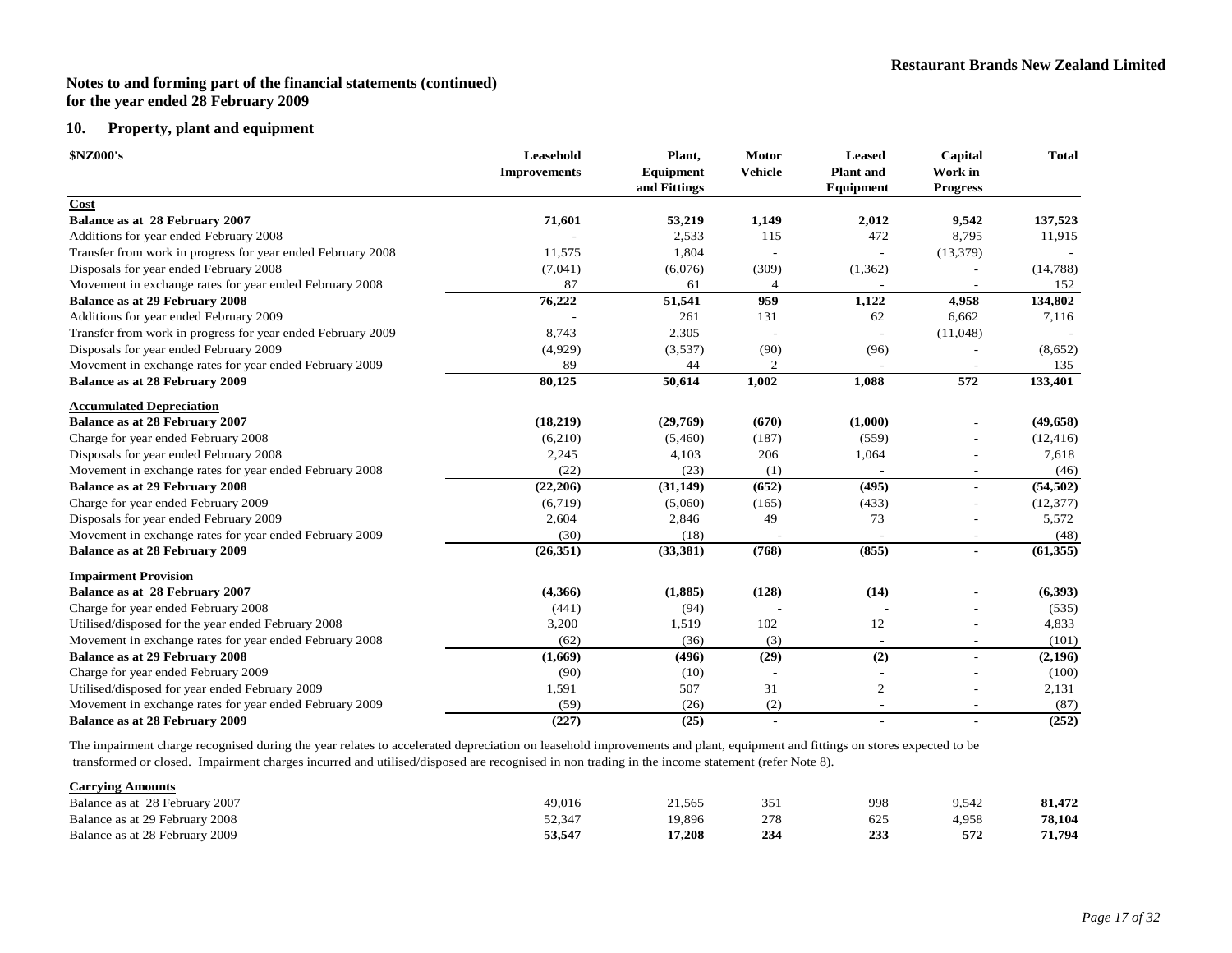# **11. Intangibles**

| <b>\$NZ000's</b>                                                                         | Goodwill  | <b>Franchise Fees</b> | Concept<br><b>Development Costs</b> | <b>Software</b><br><b>Costs</b> | <b>Total</b> |
|------------------------------------------------------------------------------------------|-----------|-----------------------|-------------------------------------|---------------------------------|--------------|
| Cost                                                                                     |           |                       |                                     |                                 |              |
| <b>Balance as at 28 February 2007</b>                                                    | 39,060    | 7,457                 | 2,139                               | 1,601                           | 50,257       |
| Additions for year ended February 2008                                                   |           | 3,331                 |                                     | 150                             | 3,481        |
| Disposals for year ended February 2008                                                   |           |                       |                                     | (28)                            | (28)         |
| Movement in exchange rates February 2008                                                 | 76        | 16                    | 10                                  | $\overline{a}$                  | 102          |
| Balance as at 29 February 2008                                                           | 39,136    | 10,804                | 2,149                               | 1,723                           | 53,812       |
| Additions for year ended February 2009                                                   |           | 276                   |                                     | 102                             | 378          |
| Disposals for year ended February 2009                                                   |           |                       |                                     | (1)                             | (1)          |
| Movement in exchange rates February 2009                                                 | 510       | 102                   | 18                                  |                                 | 630          |
| <b>Balance as at 28 February 2009</b>                                                    | 39,646    | 11,182                | 2,167                               | 1,824                           | 54,819       |
| <b>Accumulated Amortisation</b>                                                          |           |                       |                                     |                                 |              |
| <b>Balance as at 28 February 2007</b>                                                    | (12, 193) | (2,359)               | (948)                               | (1,067)                         | (16, 567)    |
| Charge for the year ended February 2008                                                  |           | (874)                 | (109)                               | (300)                           | (1,283)      |
| Disposals for year ended February 2008                                                   |           |                       |                                     | 28                              | 28           |
| Effective movement in exchange rates February 2008                                       | (14)      | (3)                   | (3)                                 |                                 | (20)         |
| <b>Balance as at 29 February 2008</b>                                                    | (12, 207) | (3,236)               | (1,060)                             | (1, 339)                        | (17, 842)    |
| Charge for the year ended February 2009                                                  |           | (1,070)               | (97)                                | (255)                           | (1, 422)     |
| Disposals for year ended February 2009                                                   |           |                       |                                     | 1                               | 1            |
| Effective movement in exchange rates February 2009                                       | (86)      | (21)                  | (17)                                |                                 | (124)        |
| Balance as at 28 February 2009                                                           | (12, 293) | (4,327)               | (1, 174)                            | (1, 593)                        | (19, 387)    |
| <b>Impairment Provision</b>                                                              |           |                       |                                     |                                 |              |
| <b>Balance as at 28 February 2007</b>                                                    | (4, 189)  | (664)                 | (417)                               |                                 | (5,270)      |
| Charge for the year ended February 2008                                                  | (1, 187)  |                       |                                     |                                 | (1,187)      |
| Movement in exchange rates February 2008                                                 | (62)      | (13)                  | (7)                                 |                                 | (82)         |
| <b>Balance as at 29 February 2008</b>                                                    | (5, 438)  | (677)                 | (424)                               | $\overline{a}$                  | (6, 539)     |
| Charge for the year ended February 2009                                                  | (3,698)   |                       |                                     |                                 | (3,698)      |
| Disposals for the year ended February 2009                                               |           |                       |                                     |                                 |              |
| Effective movement in exchange rates February 2009                                       | (424)     | (81)                  | (1)                                 |                                 | (506)        |
| <b>Balance as at 28 February 2009</b>                                                    | (9,560)   | (758)                 | (425)                               | $\equiv$                        | (10, 743)    |
| Impairment charges are recognised in non-trading in the income statement (refer Note 8). |           |                       |                                     |                                 |              |
| <b>Carrying Amounts</b>                                                                  |           |                       |                                     |                                 |              |
| Balance as at 28 February 2007                                                           | 22,678    | 4,434                 | 774                                 | 534                             | 28,420       |
| Balance as at 29 February 2008                                                           | 21,491    | 6,891                 | 665                                 | 384                             | 29,431       |
| Balance as at 28 February 2009                                                           | 17,793    | 6,097                 | 568                                 | 231                             | 24,689       |
| The parent company has no intangible assets (2008: nil).                                 |           |                       |                                     |                                 |              |

# **Impairment testing for cash-generating units containing goodwill**

For the purpose of impairment testing, goodwill is allocated to the Group's operating divisions which represent the lowest level within the Group at which the goodwill is monitored for internal management purposes.

# **Amortisation**

Amortisation charge is recognised in cost of sales in the income statement (refer Note 8).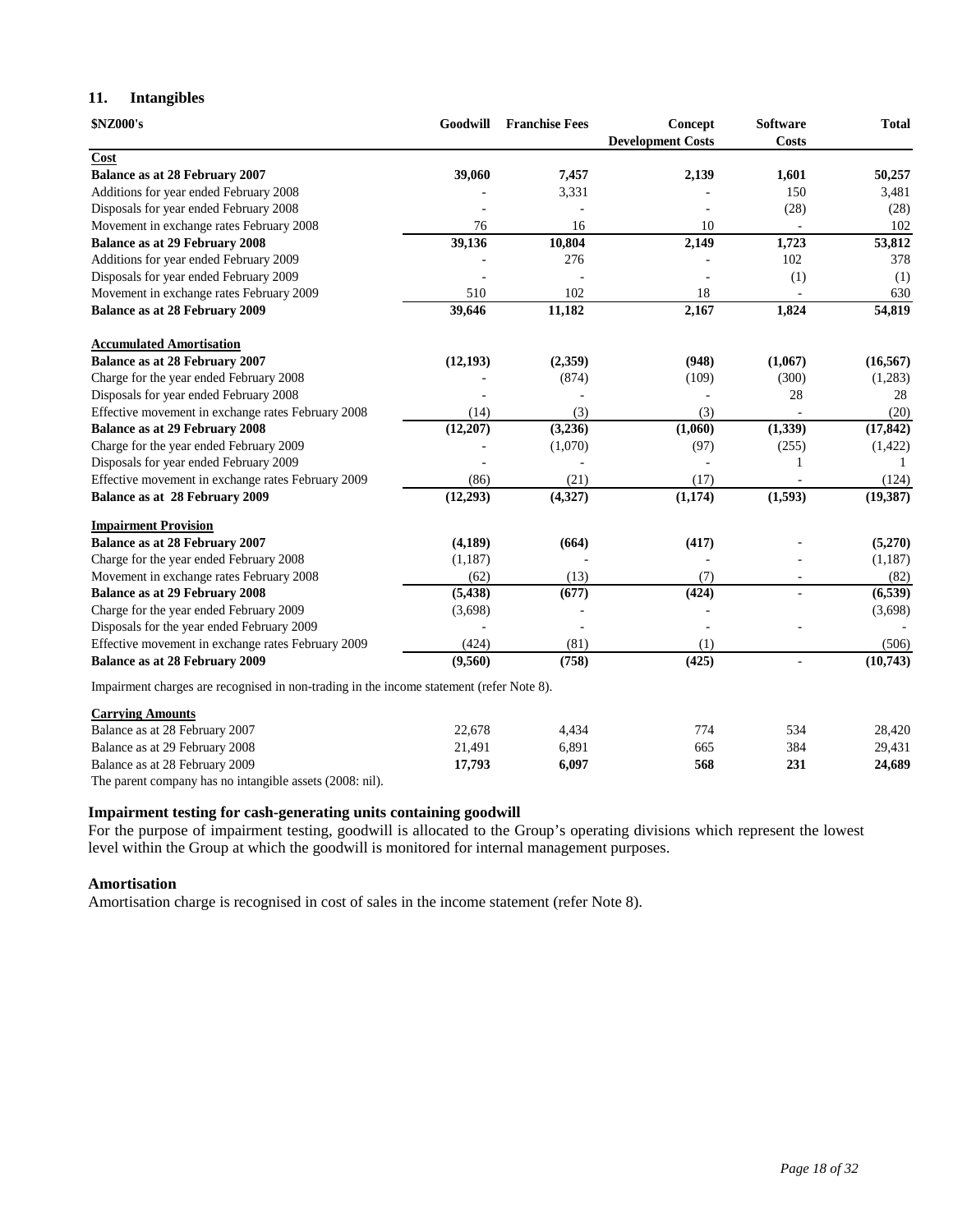# **11. Intangibles (continued)**

The aggregate carrying amounts of goodwill allocated to each unit are as follows:

|            | Group  | Group  |
|------------|--------|--------|
|            | 2009   | 2008   |
|            | \$'000 | \$'000 |
| <b>KFC</b> | 1,348  | 1,348  |
| Pizza Hut  | 16,445 | 20,143 |

The recoverable amount of each cash-generating unit was based on its value in use. There was an impairment loss identified for the Pizza Hut segment.

Value in use was determined by discounting the future cash flows generated from the continuing use of the unit and was based on the following key assumptions:

# *KFC*

Value in use was determined by discounting the future cash flows generated from the continuing use of the unit. Cashflows were projected based on a 3 year strategic business plan as approved by the Board of Directors. The cash flows were based on sales growth of  $1.0 - 3.5\%$  pa over  $2010 - 2012$ . Adjustments were made for margin improvements through reduced operating expenses and also capital expenditure and taxation. A terminal year was calculated based on the 2012 year and assumes a continuous growth of a minimum of projected inflation estimates of 2.5%.

The discount rate, applied to future cashflows is based on an 11% weighted average cost of capital applicable to Restaurant Brands.

# *Pizza Hut*

Value in use was determined by discounting the future cash flows generated from the continuing use of the unit. Cashflows were projected based on a 3 year strategic business plan as approved by the Board of Directors. The cash flows were based on sales growth of  $2.8 - 4.0\%$  pa over  $2010 - 2012$ . Adjustments were made for margin improvements through reduced operating expenses and also capital expenditure and taxation. A terminal year was calculated based on the 2012 year and assumes a continuous growth of a minimum of projected inflation estimates of 2.5%.

A review was conducted in the current financial year of Pizza Hut's future operating activities. The Board of Directors has consequently decided to impair Pizza Hut goodwill by a further \$1.2 million after impairing goodwill by \$2.5 million at the half year.

The discount rate, applied to future cashflows is based on an 11% weighted average cost of capital applicable to Restaurant Brands.

The values assigned to the key assumptions represent management's assessment of future trends in the industry and are based on both external sources and internal sources (historical data).

The above estimates are particularly sensitive in the following areas, as noted in the table below.

| <b>Key Assumptions</b>                    | <b>Variation</b><br>$\%$ | <b>Impairment Charge</b><br>Increase / (Decrease)<br>$\mathbf{\$m}$ |
|-------------------------------------------|--------------------------|---------------------------------------------------------------------|
| Terminal year sales growth                | 1.0                      | No impairment necessary                                             |
|                                           | (1.0)                    | 3.1                                                                 |
| Discount rate                             | 1.0                      | 3.6                                                                 |
|                                           | (1.0)                    | No impairment necessary                                             |
| EBITDA ratio as a % of sales<br>per annum | 0.2                      | (1.0)                                                               |
|                                           | (0.2)                    | 1.0                                                                 |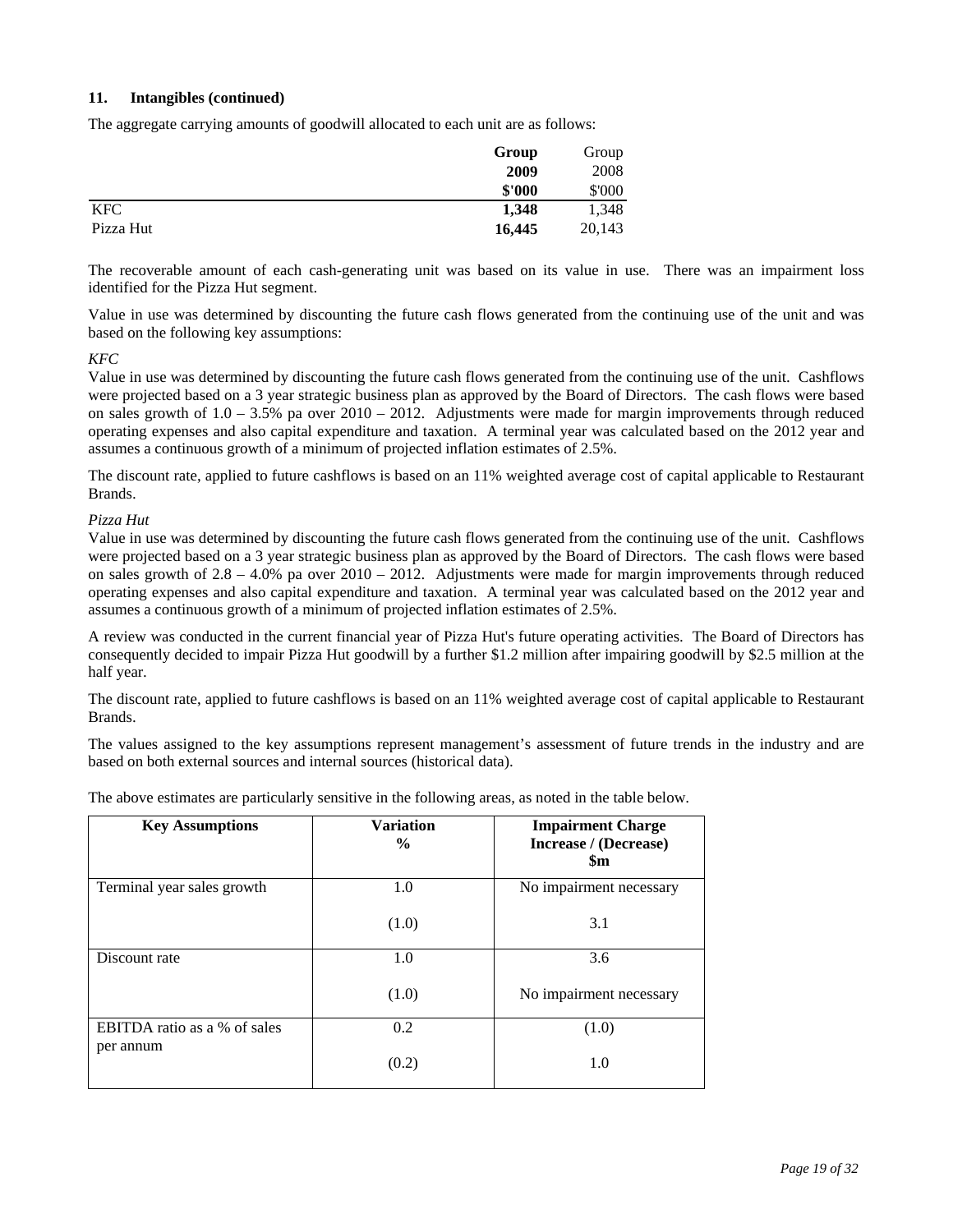# **12. Investment in subsidiaries**

The following subsidiary companies, are all wholly owned and incorporated in New Zealand (except as outlined below), have a 28 February balance date and have been owned for the full financial year:

| <b>Restaurant operating companies</b>   | <b>Investment holding companies</b> |
|-----------------------------------------|-------------------------------------|
| <b>Restaurant Brands Limited</b>        | <b>RB</b> Holdings Limited          |
| Restaurant Brands Australia Pty Limited | <b>RBP</b> Holdings Limited         |
| (incorporated in Victoria, Australia)   | <b>RBDNZ</b> Holdings Limited       |
|                                         | <b>RBN</b> Holdings Limited         |
|                                         |                                     |

### *Property holding company*

Restaurant Brands Properties Limited *Non trading subsidiary company*

Restaurant Brands Pizza Limited

*Employee share option plan trust company*

Restaurant Brands Nominees Limited

# **13. Deferred tax assets and liabilities**

Recognised deferred tax assets and liabilities are attributable to the following:

| Group                         |        | <b>Assets</b>            |         |                              | <b>Net</b> |          |
|-------------------------------|--------|--------------------------|---------|------------------------------|------------|----------|
|                               |        | Restated                 |         | Restated                     |            | Restated |
|                               | 2009   | 2008                     | 2009    | 2008                         | 2009       | 2008     |
|                               | \$'000 | \$'000                   | \$'000  | \$'000                       | \$'000     | \$'000   |
| Property, plant and equipment | 76     | 573                      | (831)   | (1,070)                      | (755)      | (497)    |
| Inventory                     | 13     | 2                        |         | $\overline{\phantom{a}}$     | 13         |          |
| Debtors                       | 4      | 5                        | ۰       | $\qquad \qquad \blacksquare$ | 4          |          |
| Provisions                    | 1,746  | 2,590                    |         | $\overline{\phantom{a}}$     | 1,746      | 2,590    |
| Intangibles                   |        | $\overline{\phantom{a}}$ | (1,365) | (2, 452)                     | (1,365)    | (2, 452) |
| Other                         |        |                          | (2)     | (3)                          | $\bf(2)$   | (3)      |
|                               | 1,839  | 3,170                    | (2,198) | (3,525)                      | (359)      | (355)    |

At balance date deferred taxation assets of \$0.3 million and deferred tax liabilities of \$0.2 million are expected to be settled within 12 months (2008: deferred tax assets of \$0.3 million and deferred tax liabilities of \$0.2 million). The parent company has no deferred tax assets or liabilities (2008: nil).

Movement in temporary differences during the year:

| Group \$'000                  | <b>Balance</b><br>1 March 2007 Recognised in Recognised in | <b>Restated</b> | <b>Restated</b> | <b>Balance</b> | <b>Restated Recognised in</b><br>income | <b>Recognised in</b><br>equity | <b>Balance</b><br>28 February |
|-------------------------------|------------------------------------------------------------|-----------------|-----------------|----------------|-----------------------------------------|--------------------------------|-------------------------------|
|                               |                                                            | income          | equity          | 29 February    | statement                               |                                | 2009                          |
|                               |                                                            | statement       |                 | 2008           |                                         |                                |                               |
| Property, plant and equipment | 821                                                        | (1,370)         | 52              | (497)          | (296)                                   | 38                             | (755)                         |
| Inventory                     | 42                                                         | (40)            |                 |                | 11                                      |                                | 13                            |
| <b>Debtors</b>                |                                                            | (2)             |                 |                | (1)                                     |                                |                               |
| Provisions                    | 3,307                                                      | (773)           | 56              | 2,590          | (829)                                   | (15)                           | 1,746                         |
| Intangibles                   | (3,307)                                                    | 854             |                 | (2, 452)       | 1,079                                   | 8                              | (1,365)                       |
| Other                         | (3)                                                        |                 |                 | (3)            |                                         |                                | (2)                           |
| Tax losses                    | 1.231                                                      | (1,231)         |                 |                |                                         |                                |                               |
|                               | 2,098                                                      | (2,562)         | 109             | (355)          | (36)                                    | 32                             | (359)                         |

# **14. Inventories**

|                               | <b>Group</b> Group |        |
|-------------------------------|--------------------|--------|
|                               | 2009               | 2008   |
|                               | \$'000             | \$'000 |
| Raw materials and consumables | 2.098              | 2.075  |

All inventories are valued at cost. The cost of inventories is recognised as an expense and included in cost of goods sold in the income statement.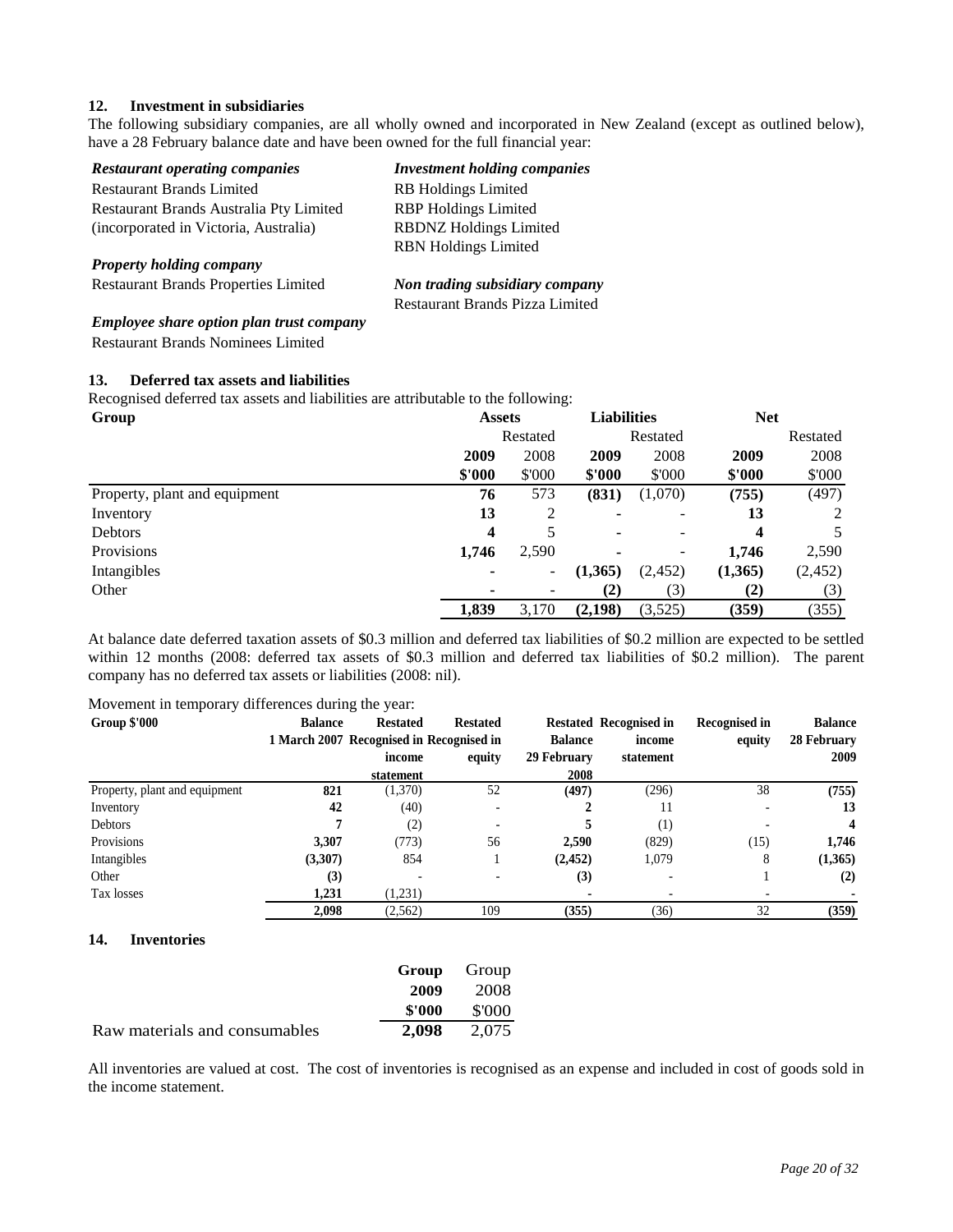# **15. Other receivables**

|               |        | Restated |         |  |  |
|---------------|--------|----------|---------|--|--|
|               | Group  | Group    | Company |  |  |
|               | 2009   | 2008     | 2009    |  |  |
|               | \$'000 | \$'000   | \$'000  |  |  |
| Prepayments   | 1,424  | 276      | 40      |  |  |
| Other debtors | 265    | 293      | ٠       |  |  |
|               | 1,689  | 569      | 40      |  |  |

There were no foreign currency debtors included in other debtors (2008: nil).

The Group's exposure to credit risk is minimal as the Group's primary source of revenue is from sales made on a cash basis.

# **16. Capital and reserves**

| Reconciliation of movement in capital and reserves    |             | <b>Share</b><br>Capital | <b>Share</b><br>Option | Foreign<br><b>Currency</b>                   | <b>Retained</b><br><b>Earnings</b> | <b>Total</b> |
|-------------------------------------------------------|-------------|-------------------------|------------------------|----------------------------------------------|------------------------------------|--------------|
|                                                       | <b>Note</b> |                         |                        | <b>Reserve Translation</b><br><b>Reserve</b> |                                    |              |
| <b>Group \$'000s Restated</b>                         |             |                         |                        |                                              |                                    |              |
| <b>Balance as at 1 March 2007</b>                     |             | (25, 622)               | (85)                   | (102)                                        | (6,822)                            | (32, 631)    |
| Total recognised income and expense                   |             |                         |                        | (11)                                         | (9,015)                            | (9,026)      |
| Share based payments                                  |             |                         | (7)                    |                                              |                                    | (7)          |
| Net dividends distributed                             |             |                         |                        |                                              | 5,827                              | 5,827        |
| Balance as at 29 February 2008 as reported previously |             | (25, 622)               | (92)                   | (113)                                        | (10, 010)                          | (35, 837)    |
| Effect of change in accounting policy                 | 2.1, 30     |                         |                        |                                              | 660                                | 660          |
| Balance as at 29 February 2008 restated               |             | (25, 622)               | (92)                   | (113)                                        | (9,350)                            | (35, 177)    |
| Balance as at 1 March 2008 restated                   |             | (25, 622)               | (92)                   | (113)                                        | (9,350)                            | (35,177)     |
| Total recognised income and expense                   |             |                         |                        | 44                                           | (8,255)                            | (8,211)      |
| Share based payments                                  |             |                         | 13                     |                                              |                                    | 13           |
| Net dividends distributed                             |             |                         |                        |                                              | 6,313                              | 6,313        |
| <b>Balance as at 28 February 2009</b>                 |             | (25, 622)               | (79)                   | (69)                                         | (11,292)                           | (37,062)     |
| Company \$'000s                                       |             |                         |                        |                                              |                                    |              |
| <b>Balance as at 1 March 2007</b>                     |             | (25, 622)               | (85)                   |                                              | 21,477                             | (4,230)      |
| Total recognised income and expense                   |             |                         |                        |                                              | (2,528)                            | (2,528)      |
| Share based payments                                  |             |                         | (7)                    |                                              |                                    | (7)          |
| Net dividends distributed                             |             |                         |                        |                                              | 5,827                              | 5,827        |
| <b>Balance as at 28 February 2008</b>                 |             | (25, 622)               | (92)                   | $\overline{a}$                               | 24,776                             | (938)        |
| <b>Balance as at 1 March 2008</b>                     |             | (25, 622)               | (92)                   |                                              | 24,776                             | (938)        |
| Total recognised income and expense                   |             |                         |                        | $\overline{\phantom{0}}$                     | (3,634)                            | (3,634)      |
| Share based payments                                  |             |                         | 13                     |                                              |                                    | 13           |
| Net dividends distributed                             |             |                         |                        |                                              | 6,313                              | 6,313        |
| <b>Balance as at 28 February 2009</b>                 |             | (25, 622)               | (79)                   | ٠                                            | 27,455                             | 1,754        |

### **Share option reserve**

The share option reserve comprises the net change in options exercised during the year and the cumulative net change of share based payments incurred.

# **Foreign currency translation reserve**

The foreign currency translation reserve comprises all foreign currency differences arising from transactions of the financial statements of the foreign currency operation.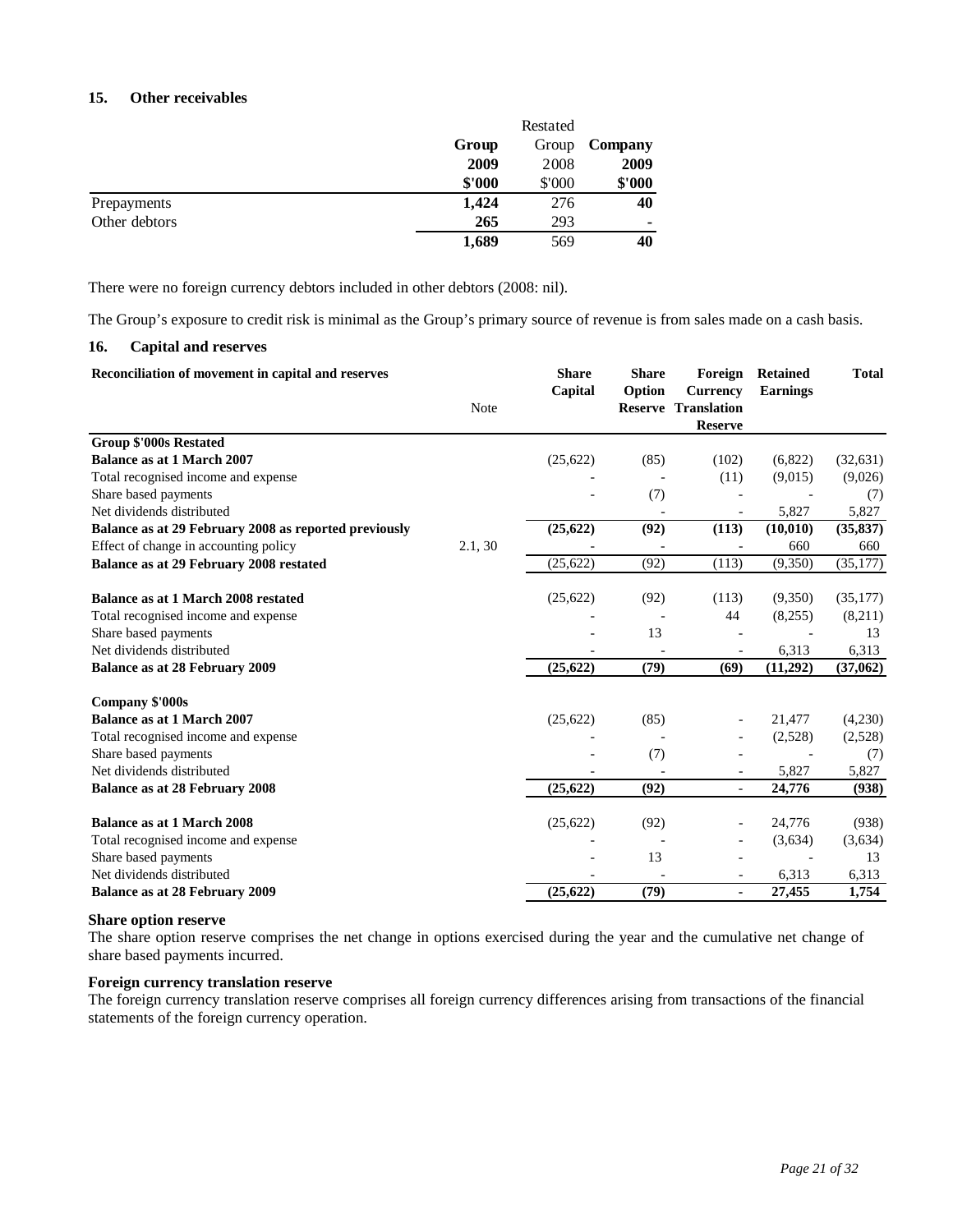# **17. Dividend distributions**

|                                                                           | Group  | Group  | Company | Company |
|---------------------------------------------------------------------------|--------|--------|---------|---------|
|                                                                           | 2009   | 2008   | 2009    | 2008    |
|                                                                           | \$'000 | \$'000 | \$'000  | \$'000  |
| Interim dividend of 3.0 cents per share paid (2008:3.0 cents per share)   | 2.913  | 2,913  | 2.913   | 2.913   |
| Final dividend of 3.5 cents per share paid for the year ended 29 February |        |        |         |         |
| 2008 (2008:3.0 cents per share)                                           | 3.400  | 2.914  | 3.400   | 2.914   |
|                                                                           | 6,313  | 5.827  | 6,313   | 5.827   |

# **Note 18 – Equity**

The issued capital of the Company is 97,128,956 (2008: 97,128,956) ordinary fully paid up shares. The par value is nil (2008: nil). All issued shares carry equal rights in respect of voting and the receipt of dividends, and upon winding up rank equally with regard to the Company's residual assets.

| <b>Shares</b>          | Group &    | Group & |                   | Group $\&$ Group $\&$ |
|------------------------|------------|---------|-------------------|-----------------------|
|                        | Company    | Company |                   | Company Company       |
|                        | 2009       | 2009    | 2008              | 2008                  |
|                        | number     | \$'000  | number            | \$'000                |
| Balance at end of year | 97,128,956 |         | 25,622 97,128,956 | 25.622                |

There were no changes in the number of ordinary shares during the year.

# **19. Earnings per share**

The calculation of basic earnings per share for the year ended 28 February 2009 was based on the net profit from continuing operations attributable to ordinary shareholders of \$8.3 million and the actual number of ordinary shares outstanding during the year of 97,128,956 shares (the weighted average number of ordinary shares equals the actual number of shares at year end).

|                                                                      |           |        |           | Restated Restated |
|----------------------------------------------------------------------|-----------|--------|-----------|-------------------|
|                                                                      | Group     | Group  | Group     | Group             |
|                                                                      | 2009      | 2009   | 2008      | 2008              |
|                                                                      | (cents)   | \$'000 | (cents)   | \$'000            |
|                                                                      | Earnings  |        | Earnings  |                   |
| <b>Basic and Diluted</b>                                             | per share |        | per share |                   |
| Profit attributable to ordinary shareholders continuing operations   | 8.50      | 8.255  | 9.07      | 8,811             |
| (Loss) attributable to ordinary shareholders discontinued operations |           | ۰      | (0.47)    | (456)             |
| Profit attributable to ordinary shareholders total operations        | 8.50      | 8.255  | 8.60      | 8,355             |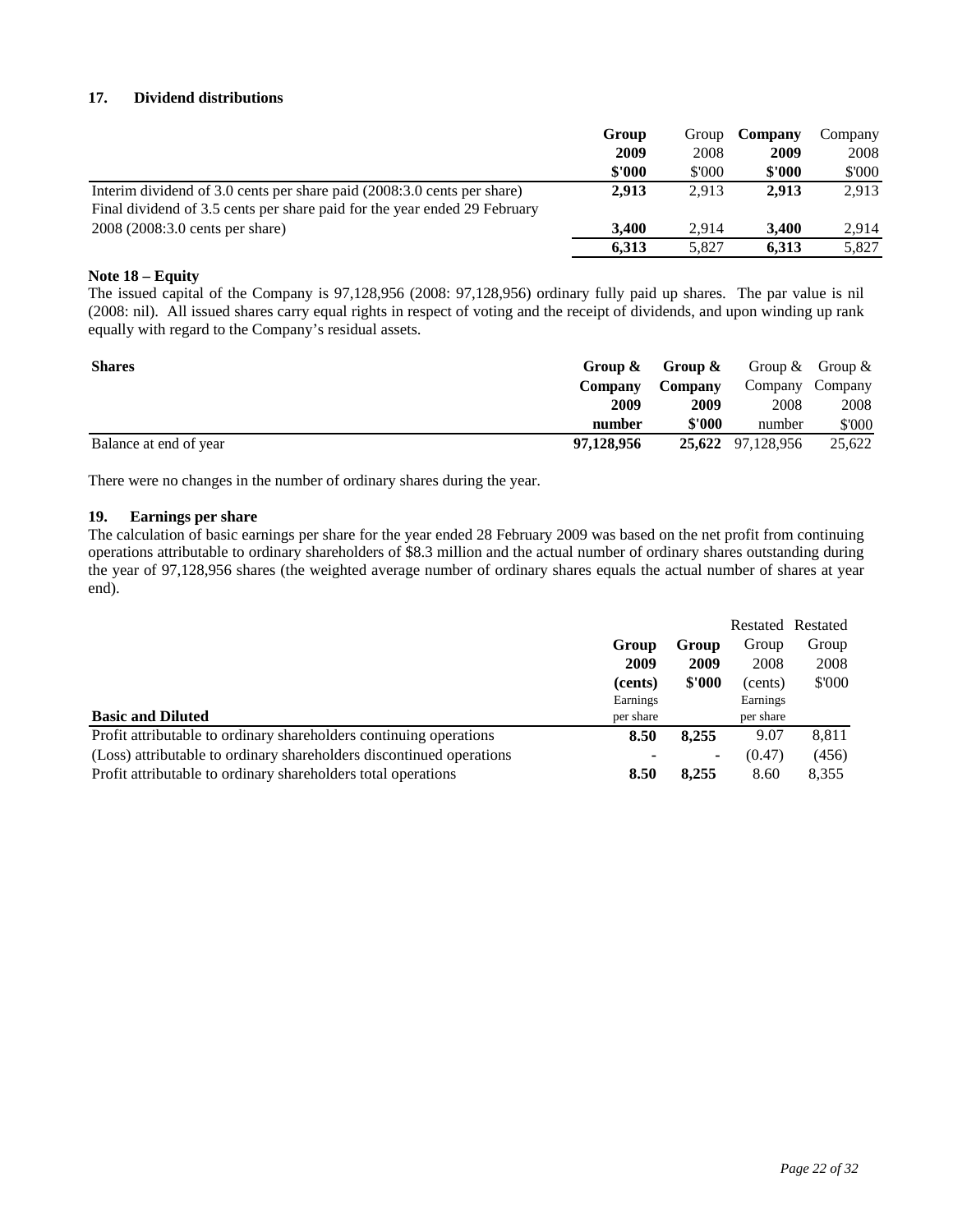# **20. Loans and finance leases**

This note provides information about the contractual terms of the Group's interest-bearing loans and borrowings. All existing bank loans, loans and finance leases are denominated in New Zealand dollars, (2008 all denominated in New Zealand dollars). For more information about the Company's exposure to interest rate and foreign currency risk see Note 23.

|                                |             | Group  | Group  | Company | Company |
|--------------------------------|-------------|--------|--------|---------|---------|
|                                |             | 2009   | 2008   | 2009    | 2008    |
|                                | <b>Note</b> | \$'000 | \$'000 | \$'000  | \$'000  |
| <b>Non current liabilities</b> |             |        |        |         |         |
| Finance leases                 | 24d         | 154    | 373    |         |         |
| Secured bank loan              | 23c         | 34,260 | 42,498 | 34,260  | 42,498  |
|                                |             | 34,414 | 42,871 | 34,260  | 42,498  |
| <b>Current liabilities</b>     |             |        |        |         |         |
| Finance leases                 | 24d         | 251    | 429    |         |         |
| Other loans                    | 23c         | 34     | 84     |         |         |
|                                |             | 285    | 513    |         |         |

Secured bank loans were renewed in 2008 and expire in October 2010.

The secured bank loan of \$34.3 million is unhedged for interest rate rises (2008: \$42.5 million). The loan is floating at an interest rate of 4.7% (2008: 9.2%) at balance date. The bank loan is structured as a revolving wholesale advance facility with portions of the facility renewing on a regular basis.

As security over the loan and bank overdraft, the bank holds a negative pledge deed between Restaurant Brands New Zealand Limited and all its subsidiary companies. The negative pledge deed includes all obligations and cross guarantees between the guaranteeing subsidiaries.

The other loan is at a fixed interest rate of 8.75 % (2008: 7.17%) and is repayable within a year.

The carrying value equates to fair value.

# **21. Current creditors and accruals**

|                              | Group  | Group  | Company | Company |
|------------------------------|--------|--------|---------|---------|
|                              | 2009   | 2008   | 2009    | 2008    |
|                              | \$'000 | \$'000 | \$'000  | \$'000  |
| Trade creditors              | 9.731  | 11,314 |         |         |
| Other creditors and accruals | 5,375  | 5,114  | ۰       | 533     |
| Employee entitlements        | 5,839  | 5,590  |         |         |
| Indirect and other taxes     | 1.176  | 2.703  | ۰       |         |
|                              | 22,121 | 24.721 |         | 533     |

Included in trade creditors are foreign currency creditors of NZ\$104,000 ( \$AU29,000; \$US30,000), (2008: \$NZ245,000, \$AU27;000 \$US174,000) which are not hedged. The trade creditors included in liabilities held for sale as per Note 7 are nil (2008: \$NZ546,000 unhedged, ( \$AU479,000)).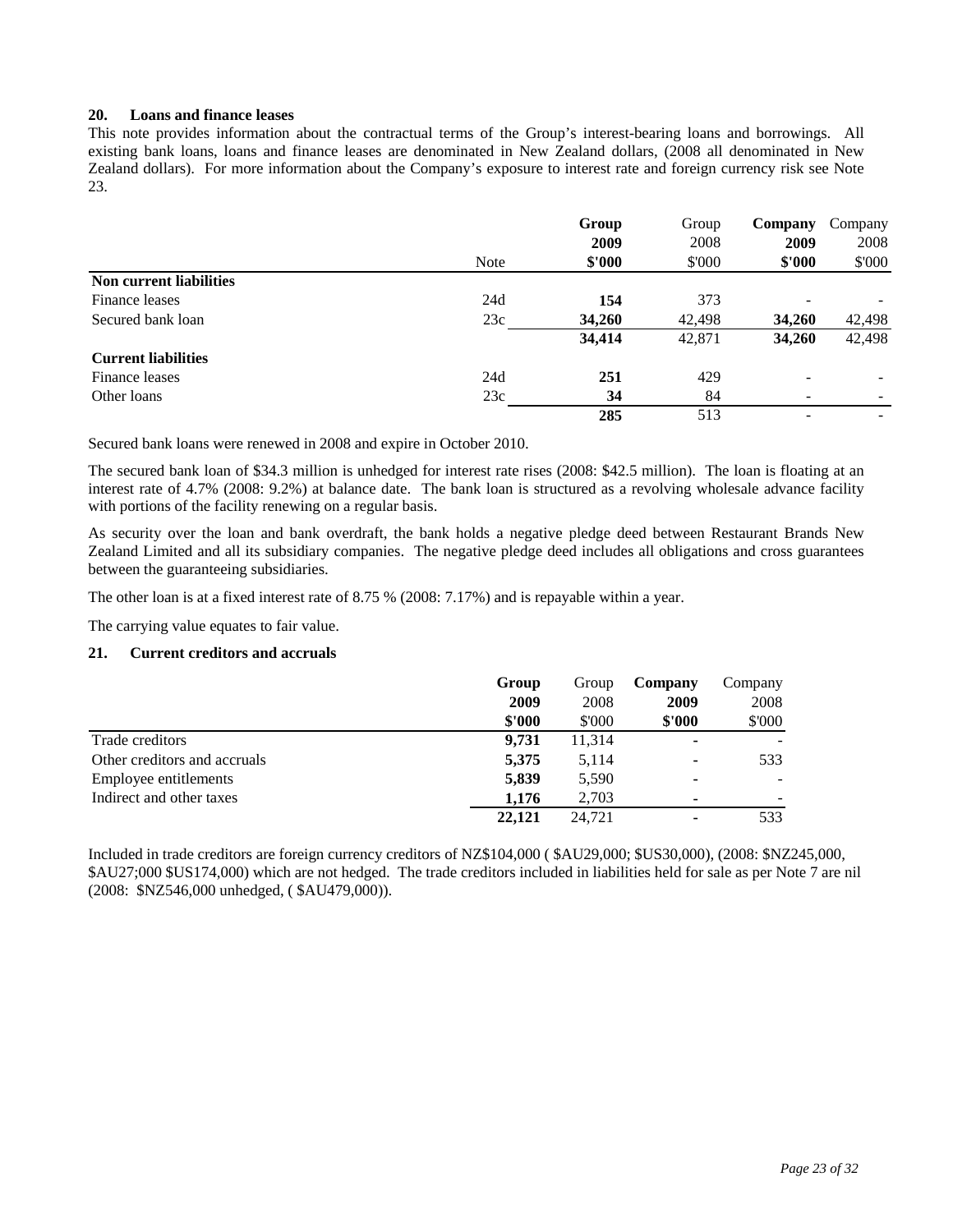# **22. Provisions and deferred income**

|                                     | <b>Surplus</b> | <b>Store closure</b> | <b>Employee</b> | <b>Deferred</b> |              |
|-------------------------------------|----------------|----------------------|-----------------|-----------------|--------------|
| Group \$'000                        | lease space    | costs                | entitlements    | income          | <b>Total</b> |
| Balance at 1 March 2008             | 58             | 94                   | 470             | 6,480           | 7,102        |
| Provisions created during the year  | 130            | 262                  | 198             |                 | 590          |
| Provisions used during the year     | (104)          | (220)                | (87)            | (1,405)         | (1, 816)     |
| Provisions released during the year | (25)           | (49)                 | (94)            |                 | (168)        |
| <b>Balance at 28 February 2009</b>  | 59             | 87                   | 487             | 5,075           | 5,708        |
| 2009                                |                |                      |                 |                 |              |
| Non-current                         |                |                      | 308             | 3,783           | 4,091        |
| Current                             | 59             | 87                   | 179             | 1,292           | 1,617        |
|                                     | 59             | 87                   | 487             | 5.075           | 5,708        |

The provision for surplus lease space reflects lease commitments that the Group has on properties leased that are surplus to its current operating requirements. The Group is currently seeking tenants to sub-lease the excess space that it has. The provision has been used in the period to off-set payments made to lessors.

The provision for store closure costs reflects the estimated costs of make good and disposal of fixed assets for stores committed for closure.

The provision for deferred income relates to non routine revenue from suppliers and landlords and is recognised in the income statement on a systematic basis over the life of the associated contract.

The provision for employee entitlements is long service leave. The provision is affected by a number of estimates, including the expected length of service of employees and the timing of benefits being taken.

# **23. Financial instruments**

Exposure to credit, interest rate and foreign currency risks arises in the normal course of the Group's business. Derivative financial instruments maybe used to hedge exposure to fluctuations in foreign currency exchange rates and interest rates.

# **(a) Foreign currency risk**

The Group is exposed to foreign currency risk on purchases that are denominated in a currency other than the New Zealand dollar. The currencies giving rise to this risk are primarily U.S. dollars and Australian dollars.

The direct exposure to foreign currency risk is small and is primarily confined to raw material purchases, some items of capital equipment and some franchise fee payments. Where any one item is significant, the Group will specifically hedge its exposure.

The Group has an indirect exposure to foreign currency risk on some of its locally sourced ingredients, where those ingredients in turn have a high imported component. Where this is significant the Group contracts to a known purchase price with its domestic supplier based on a forward cover position taken by that supplier on its imported components.

The Group has a residual foreign currency risk on its assets and liabilities that are denominated in Australian dollars as part of its remaining Australian investment.

# **(b) Interest rate risk**

The Group's main interest rate risk arises from long term bank loans. The Group analyses its interest rate exposure on a dynamic basis. Based on a number of scenarios, the Group calculates the impact on profit and loss of a defined interest rate shift. Based on the these scenarios the maximum loss potential is assessed by management as to whether it is within acceptable limits.

Where necessary the Group hedges its exposure to changes in interest rates primarily through the use of interest rate swaps. There are no minimum prescribed guidelines as to the level of hedging.

The Group classifies interest rate swaps as cash flow hedges and states them at fair value. The fair value of swaps are adjusted against the opening balance of the hedging reserve at that date.

# **23. Financial instruments (continued)**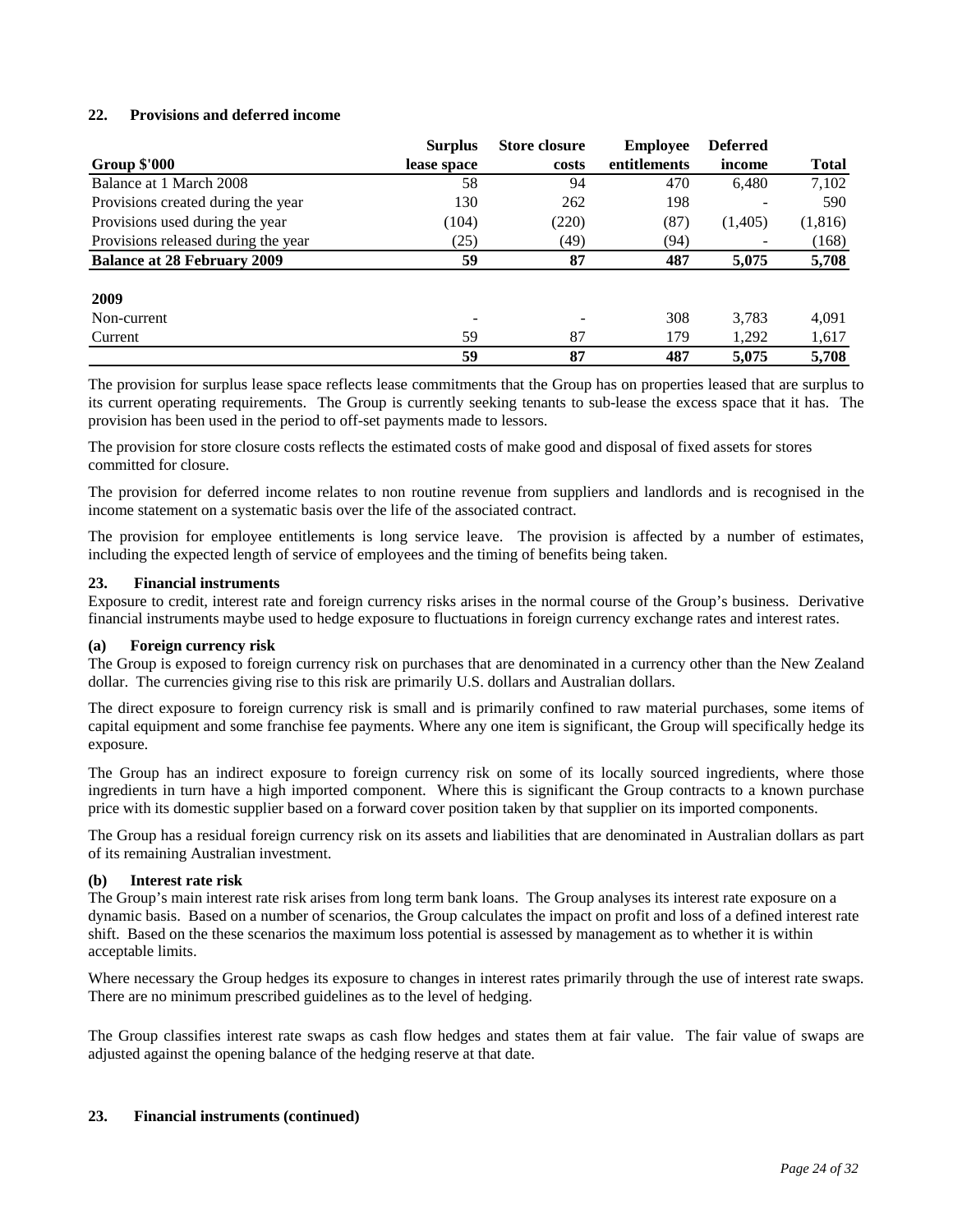No interest hedge exists at 28 February 2009 (2008: nil). Subsequent to balance date the Group entered into an interest rate swap to fix the interest rate on \$10 million of bank term loans for five years. The Group will continue to monitor interest rate movements to ensure it maintains an appropriate mix of fixed and floating rate exposure within the Group's policy.

# **(c) Liquidity risk**

In respect of the Group's income earning financial assets and interest bearing financial liabilities, the following table indicates their effective interest rate at balance date and the periods in which they reprice.

| Group 2009                         | <b>Effective interest rate</b> | <b>Total</b> | 12 months or less        | 12 months or more |
|------------------------------------|--------------------------------|--------------|--------------------------|-------------------|
|                                    |                                | \$'000       | \$'000                   | \$'000            |
| Cash                               |                                | 324          | 324                      |                   |
| Bank balance                       | 4.64%                          | 463          | 463                      |                   |
| Other loans                        | $8.75\%*$                      | (34)         | (34)                     |                   |
| Bank term loan - principal         | 8.33%                          | (34,260)     | $\overline{\phantom{0}}$ | (34,260)          |
| Bank term loan - expected interest | 4.20%                          | (2,398)      | (1, 439)                 | (959)             |
| Finance leases                     | 11.0%                          | (405)        | (251)                    | (154)             |
|                                    |                                | (36,310)     | (937)                    | (35,373)          |

| Group 2008                          | <b>Effective interest rate</b> | <b>Total</b><br>\$'000 | \$'000   | 12 months or less 12 months or more<br>\$'000 |
|-------------------------------------|--------------------------------|------------------------|----------|-----------------------------------------------|
| Cash                                |                                | 340                    | 340      |                                               |
| Bank balance                        | 4.81%                          | 721                    | 721      |                                               |
| Other loans                         | $7.17\%*$                      | (84)                   | (84)     |                                               |
| Bank term loans - principal         | 8.62%                          | (42, 498)              |          | (42, 498)                                     |
| Bank term loans - expected interest | 8.62%                          | (4,274)                | (3,663)  | (611)                                         |
| Finance leases                      | 11.0%                          | (802)                  | (429)    | (373)                                         |
|                                     |                                | (46, 597)              | (3, 115) | (43, 482)                                     |

\*Other loans are a fixed interest rate.

Prudent liquidity risk management implies the availability of funding through adequate amount of committed credit facilities. The Group aims to maintain flexibility in funding by keeping committed credit lines available.

The Group has bank funding facilities, excluding overdraft facilities, of \$55 million (2008: \$70 million) available at variable rates. The amount undrawn at balance date was \$20.7 million (2008: \$27.5 million).

The bank term loan is at floating interest rate and the other loan is at a fixed interest and is repayable within a year. The bank term loan is not due for payment within 12 months, however it is structured as a revolving wholesale advance facility with portions of the facility renewing on a regular basis. This leads to the loans being sensitive to interest rate movement in 12 months or less.

Subsequent to balance date the Group fixed the interest rate on \$10 million of bank term loans for a term of 5 years.

The company position for both 2009 and 2008 reflects the group position in the case of the bank term loans and the overdraft.

# **(d) Credit risk**

Credit risk arises from cash deposits with banks and financial institutions and outstanding receivables.

No collateral is required in respect of financial assets. Management has a credit policy in place and the exposure to credit risk is monitored on an ongoing basis. The nature of the business results in most sales being conducted on a cash basis that significantly reduces the risk that the Group is exposed to. Reputable financial institutions are used for investing and cash handling purposes.

At balance date there were no significant concentrations of credit risk and the maximum exposure to credit risk is represented by the carrying value of each financial asset in the balance sheet.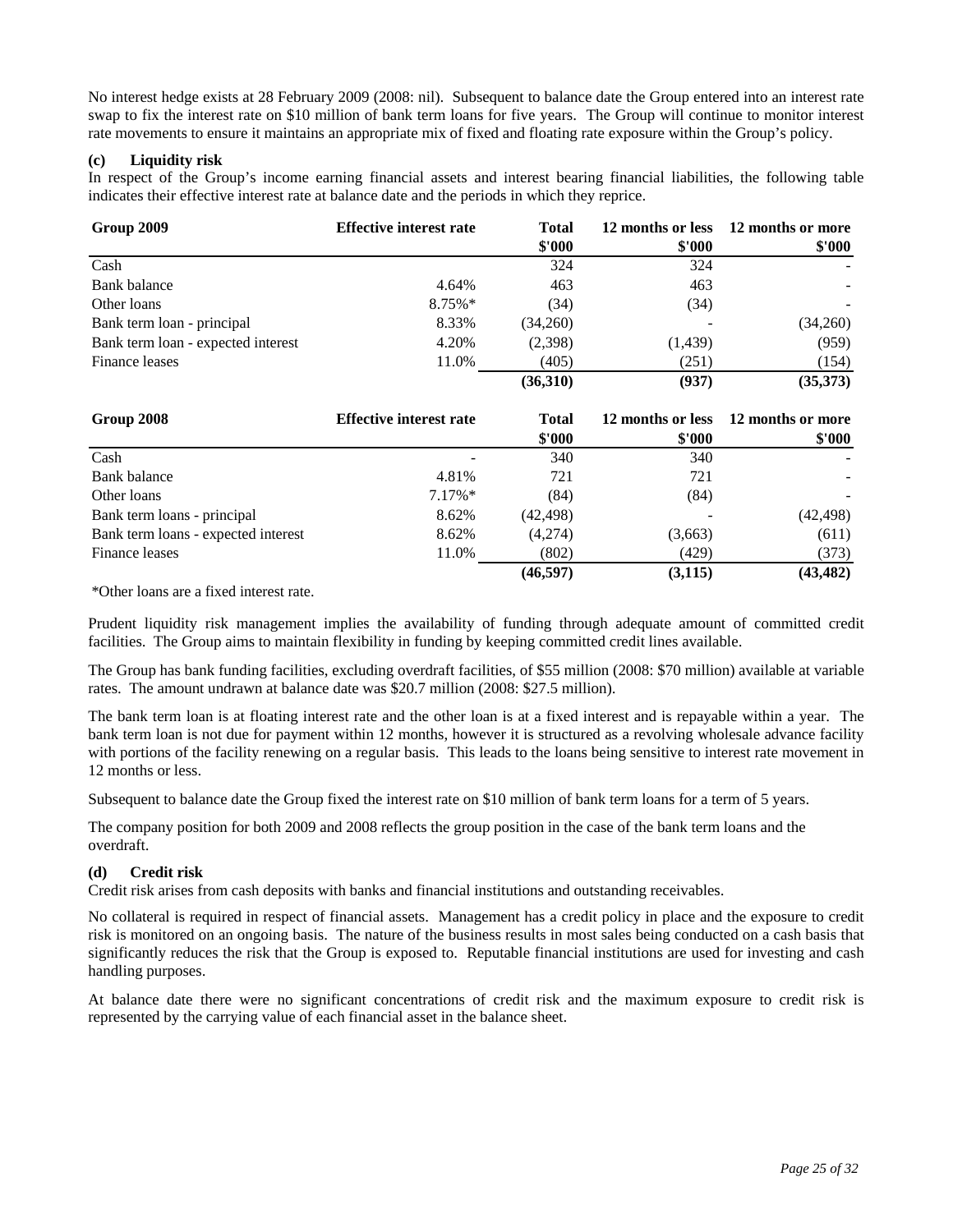# **23. Financial instruments (continued)**

# **(e) Fair values**

The carrying values of bank loans and finance leases are the fair value of these liabilities. A Group set-off arrangement is in place between certain bank accounts operated by the Group.

# **Sensitivity analysis**

In managing interest rate and currency risks the Group aims to reduce the impact of short-term fluctuations on the Group's earnings. Over the longer-term, however, permanent changes in foreign exchange and interest rates on a weighted average balance will have an impact on profit.

At 28 February 2009 it is estimated that a general increase of one percentage point in interest rates would decrease the Group's profit before income tax and equity by approximately \$0.4 million (2008: \$0.4 million). A one percentage point decrease in interest rates would increase the Group's profit before income tax and equity by approximately \$0.4 million (2008: \$0.4 million).

A general increase of one percentage point in the value of the New Zealand dollar against other foreign currencies would have minimal impact on the cost of the Group's directly imported ingredients denominated in foreign currencies.

# **Capital risk management**

The Group's capital comprises share capital, reserves and retained earnings.

The Group's objectives when managing capital are to safeguard the Group's ability to continue to operate as a going concern and to maintain an optimal capital structure commensurate with risk and return and reduce the cost of capital.

In order to maintain or adjust the capital structure, the Group may adjust the amount of dividends paid to shareholders, return capital to shareholders, issue new shares or sell assets to reduce debt or draw down more debt.

The Group is subject to a number of externally imposed bank covenants as part of the terms of its secured bank loan facility.

The most significant covenants relating directly to capital management is the ratio of total debt to earnings before interest, tax and depreciation (EBITDA) and restrictions relating to acquiring its own shares.

The covenants are monitored and reported to the bank on a quarterly basis. In addition, the Group monitors these requirements which are reviewed by the Board on a regular basis.

There have been no breaches of the covenants during the period.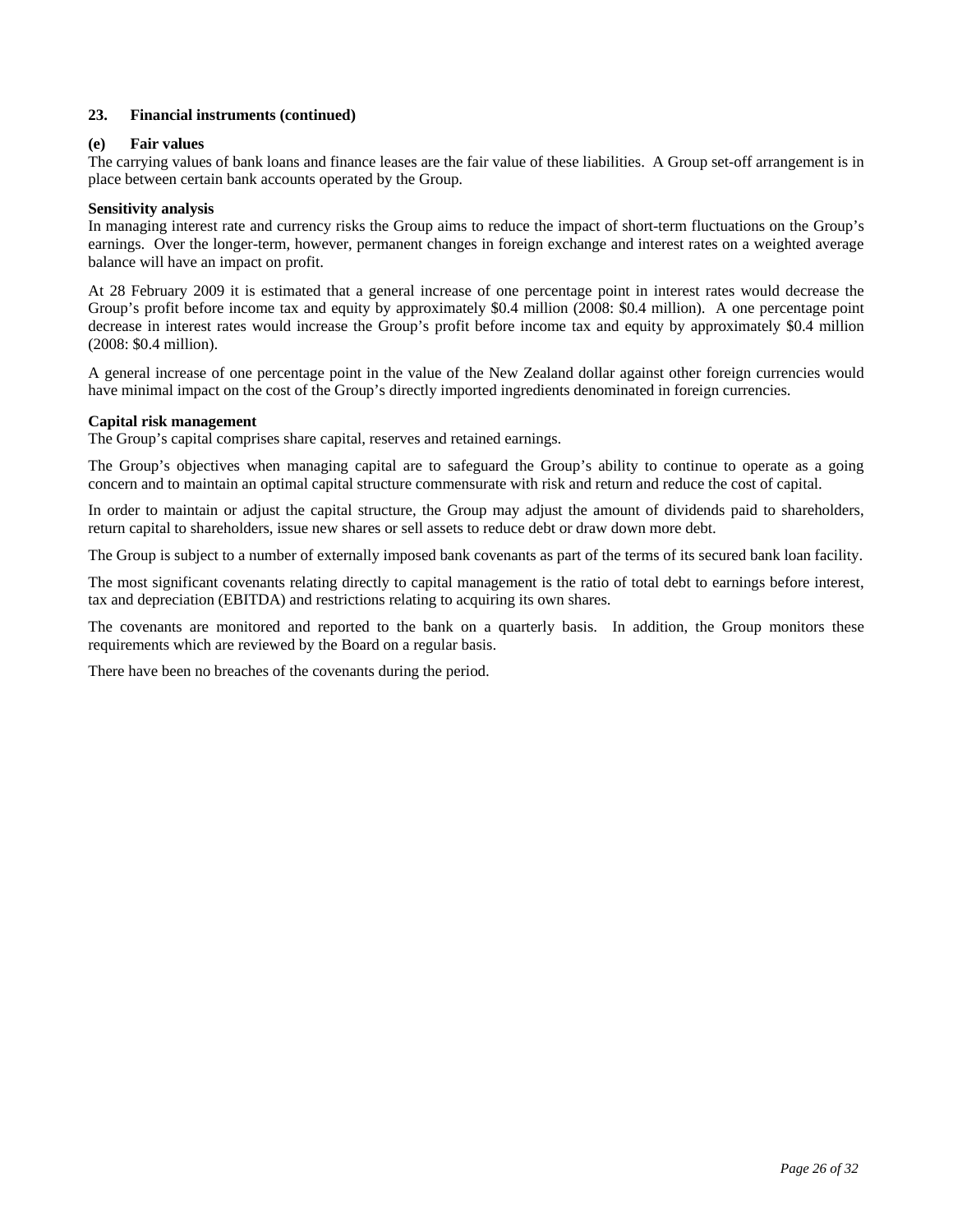# **24. Commitments**

# **(a) Capital commitments**

The Group has capital commitments which are not provided for in these financial statements, as follows:

|                   | Group | Group |
|-------------------|-------|-------|
|                   | 2009  | 2008  |
|                   | \$000 | \$000 |
| Store development | 1,385 | 2,621 |

# **(b) Operating lease commitments**

Non cancellable operating lease rentals are payable as follows:

|                                                    | Group  | Group  |
|----------------------------------------------------|--------|--------|
|                                                    | 2009   | 2008   |
|                                                    | \$'000 | \$'000 |
| Not later than one year                            | 16,786 | 17,478 |
| Later than one year but not later than two years   | 14,537 | 15,420 |
| Later than two years but not later than five years | 30,935 | 33,552 |
| Later than five years                              | 14.222 | 18,656 |
|                                                    | 76,480 | 85,106 |

**(c) Renewal rights of operating leases** The Group has entered into a number of operating lease agreements for retail premises. The lease periods vary and many have an option to renew. Lease payments are increased as per the lease contracts to reflect market rentals. The table below summarises the Group's lease portfolio.

| Number of leases with:                             | <b>Rights of renewal</b> |      | No right of renewal |      |
|----------------------------------------------------|--------------------------|------|---------------------|------|
|                                                    | 2009                     | 2008 | 2009                | 2008 |
| Leases expiring in:                                |                          |      |                     |      |
| Not later than one year                            | 12                       | 14   | 20                  | 19   |
| Later than one year but not later than two years   | 40                       | 15   |                     | 18   |
| Later than two years but not later than five years | 73                       | 71   | 19                  | 16   |
| Later than five years                              | 58                       | 80   |                     | 9    |

# **(d) Finance lease commitments**

The carrying amount of finance leases in relation to computer and related equipment for the Group as at 28 February 2009 is \$0.4 million (2008: \$0.8 million).

The non cancellable finance lease rentals are payable as follows:

|                                                    | Group  | Group  |
|----------------------------------------------------|--------|--------|
|                                                    | 2009   | 2008   |
| Minimum lease payments of:                         | \$'000 | \$'000 |
| Not later than one year                            | 280    | 538    |
| Later than one year but not later than two years   | 134    | 217    |
| Later than two years but not later than five years | 32     | 137    |
|                                                    | 446    | 892    |
| Future lease finance charges                       | (41)   | (90)   |
| Net finance lease liability                        | 405    | 802    |
| Current                                            | 251    | 429    |
| Non-current                                        | 154    | 373    |

The fair value of finance leases equals their carrying amount as the impact of discounting is not significant.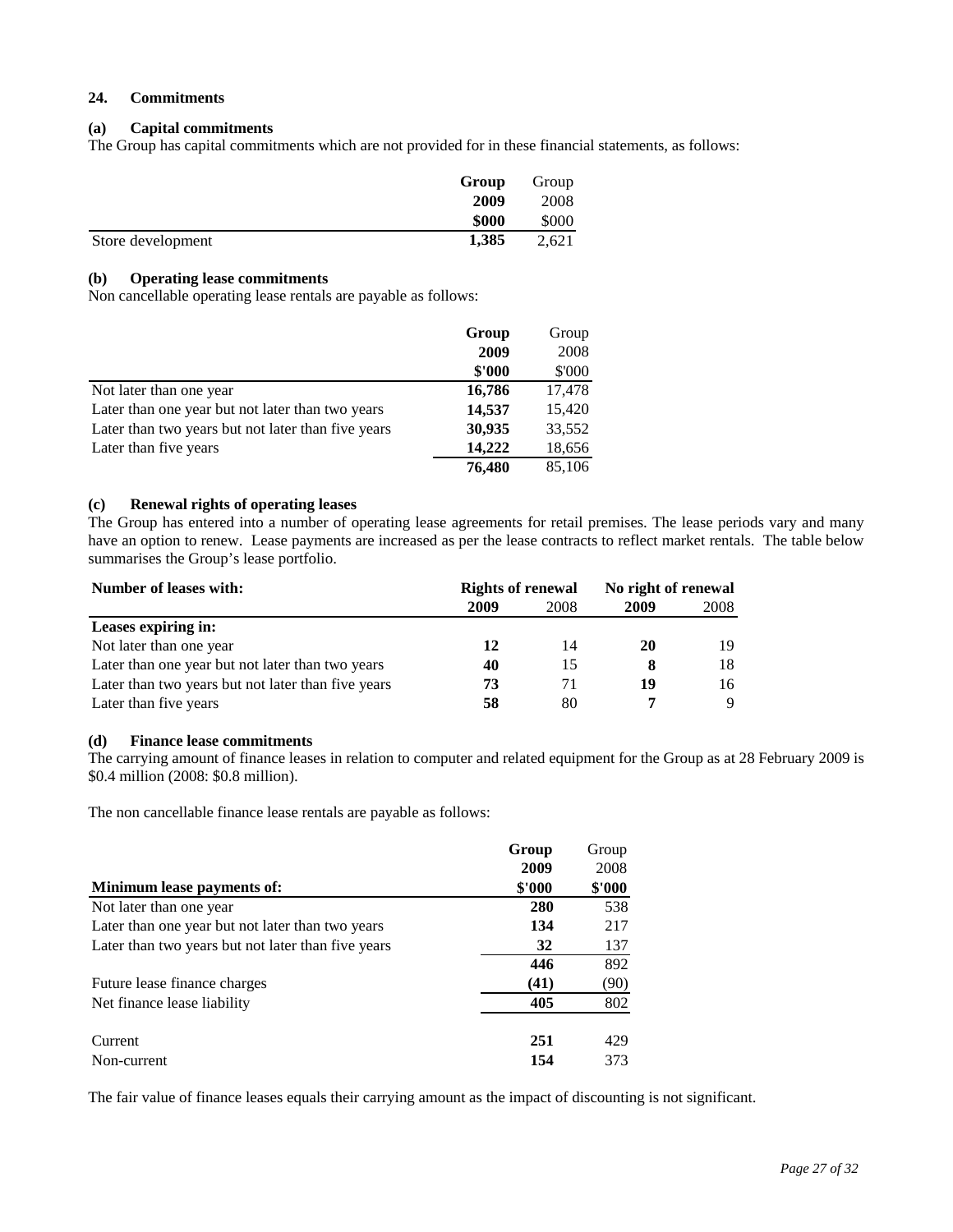# **25. Net cash flow from operating activities**

The following are definitions of the terms used in the statements of cash flows:

# *Cash and cash equivalents*

Cash and cash equivalents are comprised of cash at bank, cash on hand and overdraft balances.

# *Investing activities*

Investing activities are those activities relating to the acquisition, holding and disposal of property, plant and equipment, intangibles and investments. Investments can include securities not falling within the definition of cash.

# *Financing activities*

Financing activities are those activities which result in changes in the size and composition of the capital structure of the Company.

## *Operating activities*

Operating activities include all transactions and other events that are not investing or financing activities.

The following is a reconciliation between the surplus after taxation for the year shown in the income statement and the net cash flow from operating activities.

|                                                             |          | Restated |         |                |
|-------------------------------------------------------------|----------|----------|---------|----------------|
|                                                             | Group    | Group    | Company | Company        |
|                                                             | 2009     | 2008     | 2009    | 2008           |
|                                                             | \$'000   | \$'000   | \$'000  | \$'000         |
| <b>Profit after taxation</b>                                | 8,255    | 8,355    | 3,634   | 2,528          |
| Add items classified as investing / financing activities:   |          |          |         |                |
| Loss on disposal of property, plant and equipment           | 909      | 1,855    |         |                |
| Other non-operating costs of exiting Pizza Hut Victoria     | 16       | 311      | ٠       |                |
|                                                             | 925      | 2,166    |         |                |
| Add / (less) non-cash items:                                |          |          |         |                |
| Depreciation                                                | 12,377   | 12,416   |         |                |
| (Decrease) / increase in provision for exit costs           | (128)    | 415      |         |                |
| (Decrease) in provisions                                    | (163)    | (560)    |         |                |
| Amortisation of intangible assets                           | 1,422    | 1,283    |         |                |
| Impairment of property, plant and equipment                 | 100      | 535      |         |                |
| Impairment of Pizza Hut goodwill                            | 3,698    | 1,187    |         |                |
| Increase in deferred tax liability                          | 4        | 2,453    |         |                |
| Share based payments                                        | (13)     | 7        | (13)    | $\tau$         |
|                                                             | 17,297   | 17,736   | (13)    | $\overline{7}$ |
| Add / (less) movement in working capital:                   |          |          |         |                |
| (Increase) / decrease in inventories                        | (6)      | 35       |         |                |
| (Increase) / decrease in other debtors and prepayments      | (1, 115) | 650      | (40)    |                |
| (Decrease) / increase in trade creditors and other payables | (4,031)  | 1,419    | (533)   | 221            |
| Decrease in income tax receivable                           | 1,515    | 530      |         |                |
| Decrease in income tax                                      | 489      | 431      | 489     | 431            |
|                                                             | (3, 148) | 3,065    | (84)    | 652            |
| Net cash from operating activities                          | 23,329   | 31,322   | 3,537   | 3,187          |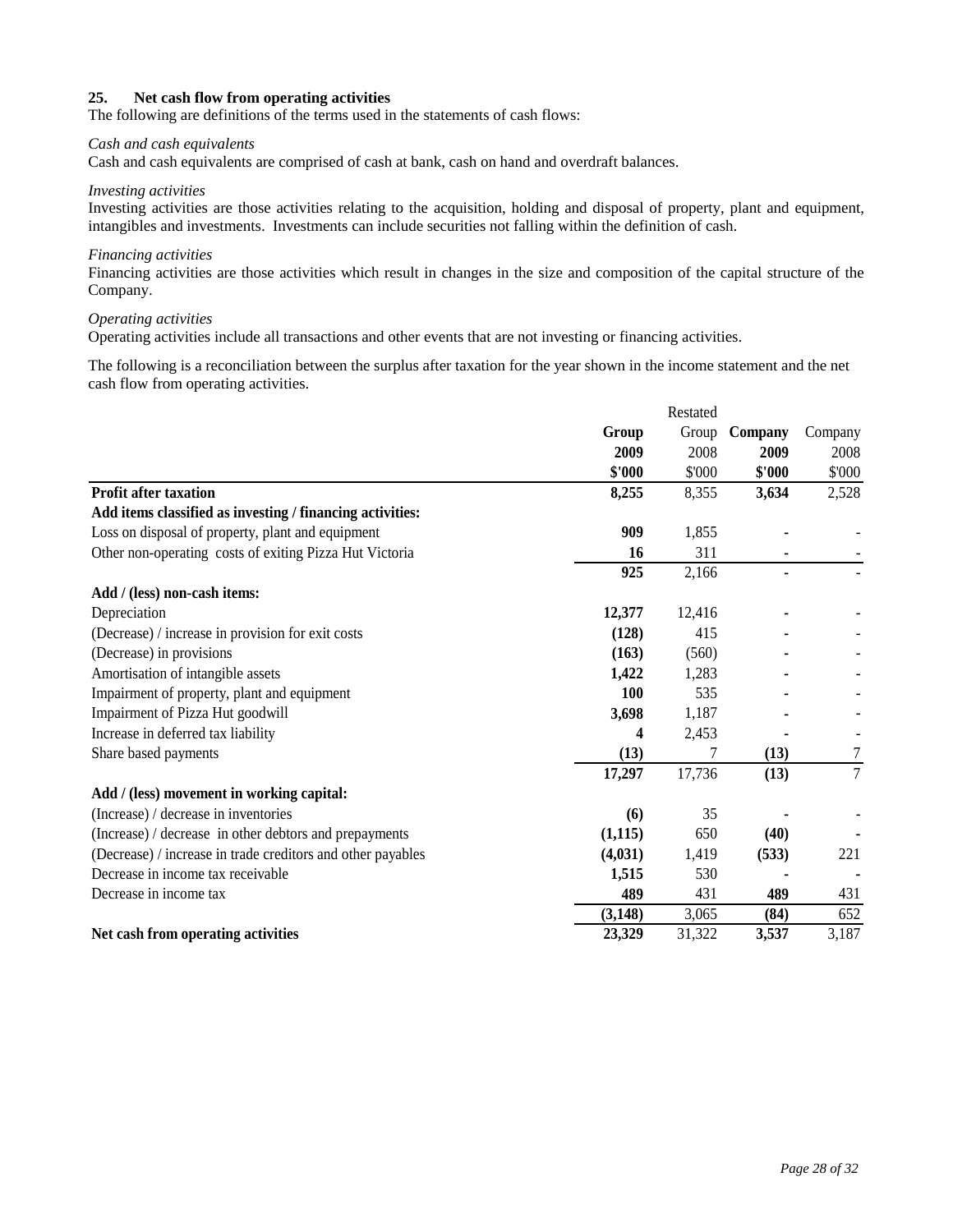# **26. Financial assets and financial liabilities by category**

|                                                |        | Restated |         |         |
|------------------------------------------------|--------|----------|---------|---------|
|                                                | Group  | Group    | Company | Company |
|                                                | 2009   | 2008     | 2009    | 2008    |
|                                                | \$'000 | \$'000   | \$'000  | \$'000  |
| <b>Loans and receivables</b>                   |        |          |         |         |
| Other receivables                              | 1.689  | 569      | 40      |         |
| Cash and cash equivalents                      | 787    | 1,061    |         |         |
|                                                | 2.476  | 1,630    | 40      |         |
| <b>Financial liabilities at amortised cost</b> |        |          |         |         |
| Loans and finance leases - non current         | 34,414 | 42,871   | 34,260  | 42,498  |
| Loans and finance leases - current             | 285    | 513      |         |         |
| Bank overdraft                                 |        |          | 198     | 267     |
| Creditors and accruals                         | 22,121 | 24,721   |         | 533     |
|                                                | 56,820 | 68.105   | 34,458  | 43.298  |

# **27. Contingent liabilities**

There are no contingent liabilities that the directors consider will have a significant impact on the financial position of the Company and Group (2008: nil).

# **28. Related party disclosures**

## **Parent and ultimate controlling party**

The immediate parent and controlling party of the Group is Restaurant Brands New Zealand Limited.

# **Identity of related parties with whom material transactions have occurred**

Note 12 identifies all entities within the Group. All of these entities are related parties of the Company.

In addition, the directors and key management personnel of the Group are also related parties.

# **Transactions with related parties**

Key management personnel comprises members of the senior leadership team. Key management personnel compensation comprised short term benefits for the year ended 28 February 2009 of \$1.9 million (2008: \$2.3 million). Directors fees were \$0.2 million (2008: \$0.2 million). Refer to Note 29 for details of employee options outstanding.

During the year the Group made stock purchases of \$0.1 million from Charlie's Group Limited (2008: \$0.1 million), a company of which Restaurant Brands director, Ted van Arkel is chairman. There was nil owing as at 28 February 2009 (2008: nil).

Material transactions within the Group are loans and advances to and from Group companies and dividend payments. All inter company group loans in the parent company are non interest bearing, repayable on demand and disclosed as a current liability.

Refer to Note 20 for details regarding the guarantees between group companies.

# **29. Employee share growth share option plan**

The Company had established an employee share option plan ('the Plan') for certain employees, under which it issued options at no cost for shares in the Company to the employees. The holder of an option is entitled to subscribe for one fully paid share for each option held (adjusted for bonus share issues), at an exercise price that is determined by reference to the market price at the time of issue of the options.

On the anniversary date of issue in each subsequent year 20% of the options issued become exercisable. Options only remain exercisable (subject to certain conditions and legislative provisions) whilst holders remain employed by the Company. The options terminate 10 years from the date they are issued and are equity settled. Principal officers and employees of the Company that participated in the Plan received an annual issue of options in respect of the number of shares equal to approximately 10% of their eligible earnings divided by the exercise price per share.